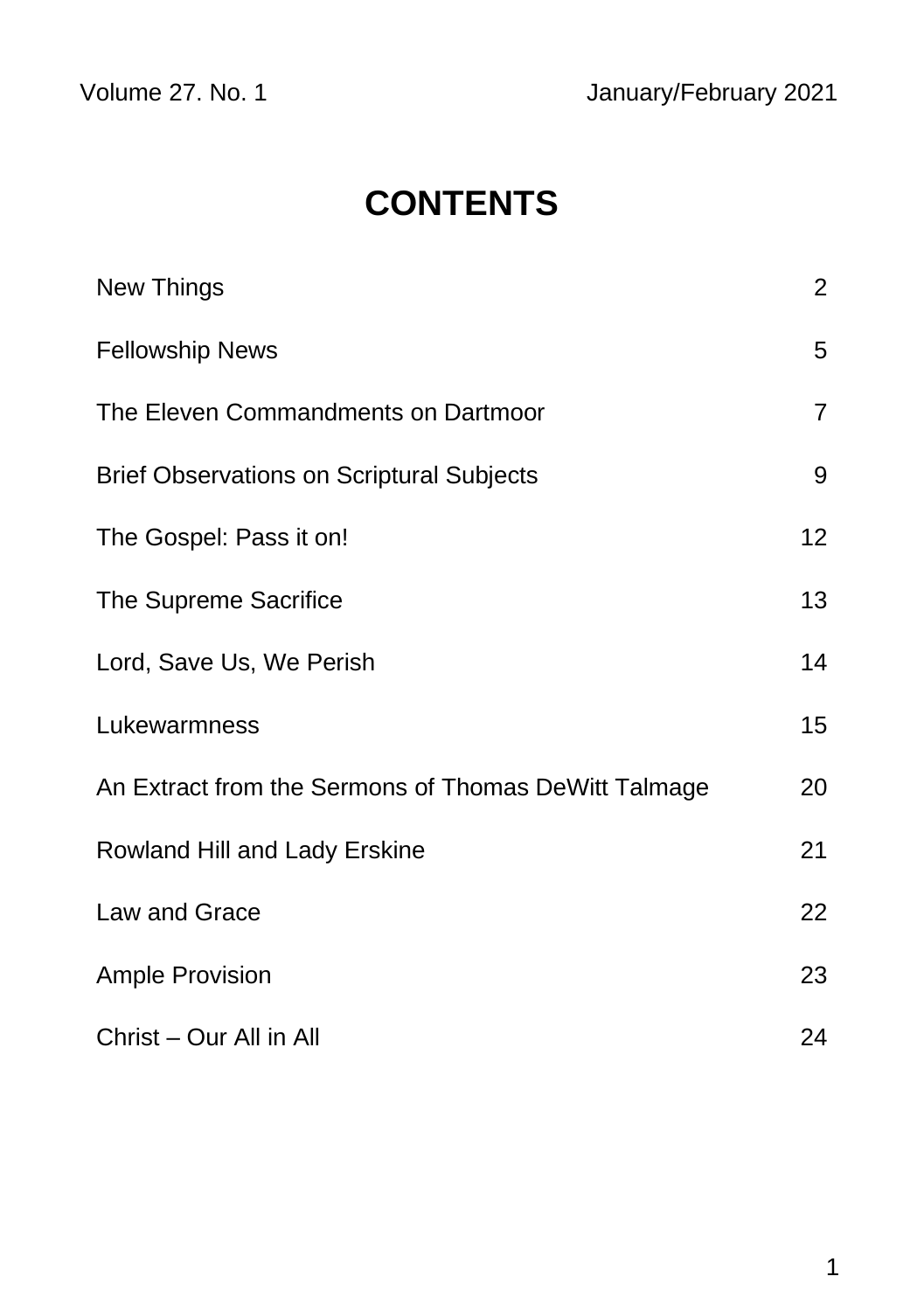### **NEW THINGS**

#### **Malcolm H. Watts**

There is something special about "new things", isn't there? The Bible tells us that God Himself counts "new things" more honourable.

From earliest times, men were taught that it was highly improper to use in the worship of God anything which had been serving some other use. Only what was new was reckoned appropriate for God.

So, when the Tabernacle was under construction, God said to Moses that He had given skills to men "in all manner of workmanship" that "they may make all that I have commanded thee," (Exod. 31:6).

For the Temple, Solomon specially "made (i.e. ordered to be made), all the vessels that pertained unto the House of the Lord" (1 Kings 7:48).

It was considered right and fitting for God to have "new things".

This throws considerable light on some Old Testament practices. It explains why, for example, an unworked heifer or bullock was the only one allowed for sacrifice — "an heifer which hath not been wrought with, and which hath not drawn in the yoke." (Deut. 21:3 cf. Num. 19:2).

It also accounts for the choice of "a new cart" when the Ark of God had to be carried to another place. (1 Sam. 6:7; 2 Sam. 6:3).

Heaven saw to it that the Lord Jesus Christ was honoured several times with "new things" while here upon the earth:

**1. In His birth**: He was born of one who could say: "I know not a man" (Lk 1:34 — "a typical Jewish way of stating her virginity." D. Lenski).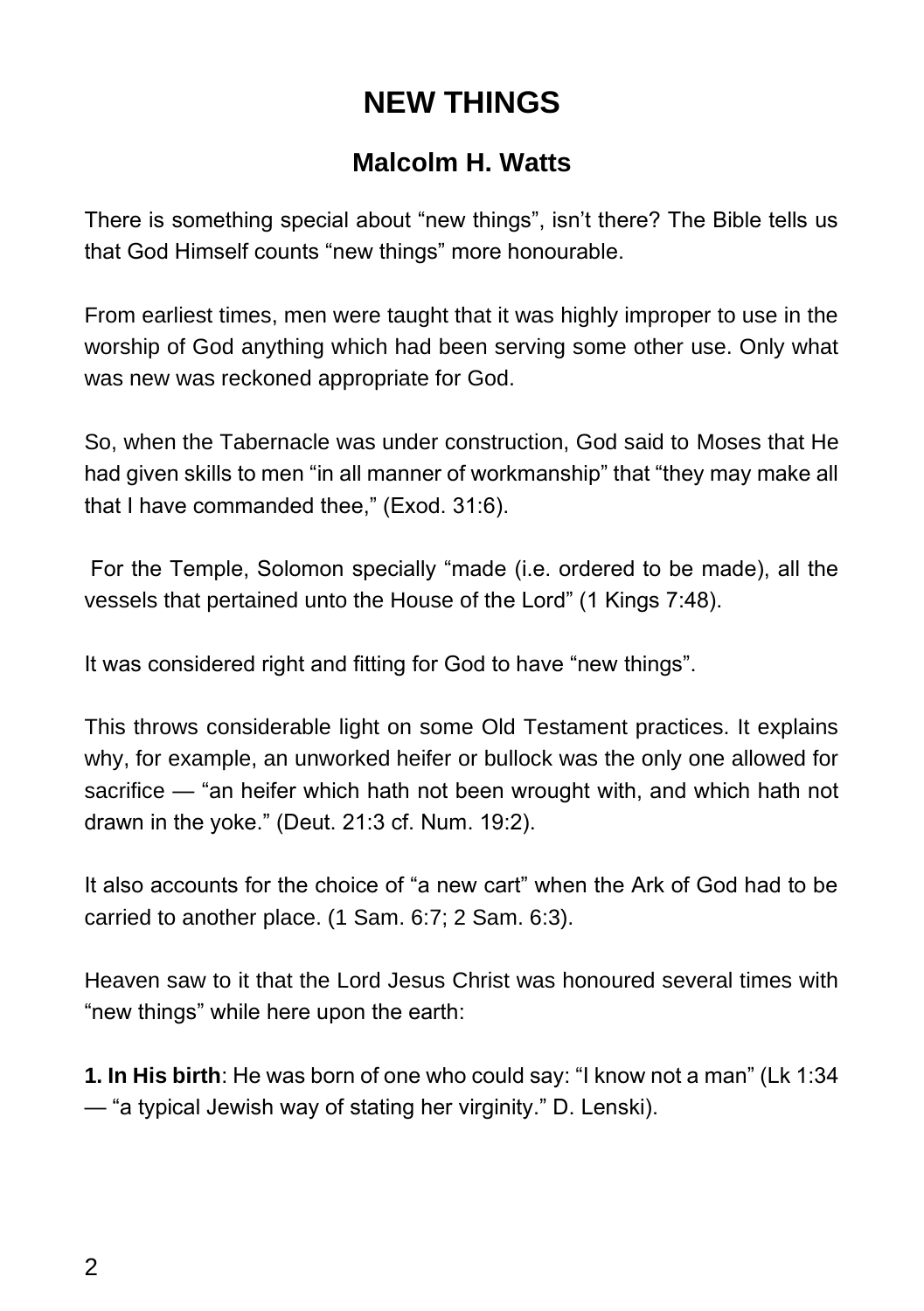If Jesus Christ had been a man, and nothing more, He would have been born like the rest of us, but His virgin birth was striking witness to the fact that He was none other than God entering the realm of His own creation.

Here was one not conceived and born in the natural way, and because He did not come under the law of ordinary generation, He escaped the defilement of original sin.

This was essential for the purposes of salvation. "Sin shut the gates of heaven; nothing but holiness could set them open again.' (Herman Witsius). "Whosoever is sinful wanteth a Redeemer; and He could have redeemed none, who stood in need of His own redemption. We are redeemed with the precious blood of Christ; therefore precious, because of a Lamb without blemish, and without spot." (John Pearson).

**2. In His life.** He entered Jerusalem on a colt, the foal of an ass, "whereon never man sat." (Lk. 19:30). Significantly, The Lord Jesus refused to sit where others had sat. As we have already observed, this was because He was no ordinary man.

It was also true that He was no ordinary King. By this action He declared that He was no man's successor. It was a claim to uniqueness. "The government shall be upon His shoulder: and His name shall be called Wonderful." (Is 9:6).

It followed from this that He was introducing a new era, an era of abundant spiritual blessings during which God would be willing to show compassion on sinners, offering a full and free pardon to all who put their trust in His Son. By the grace of God we still live in such a time: "Behold, now is the day of salvation." (2 Cor 6:2).

Riding upon a colt never yet ridden was almost certainly a symbolical act. Did it not suggest, further to what has been suggested, that Christ was to reign over those whose nature, like this animal's was unconquered and apparently ungovernable? By the power of His almighty love He would bring man, "born like a wild ass's colt" (Job 11:12), under His control and into complete and perfect submission.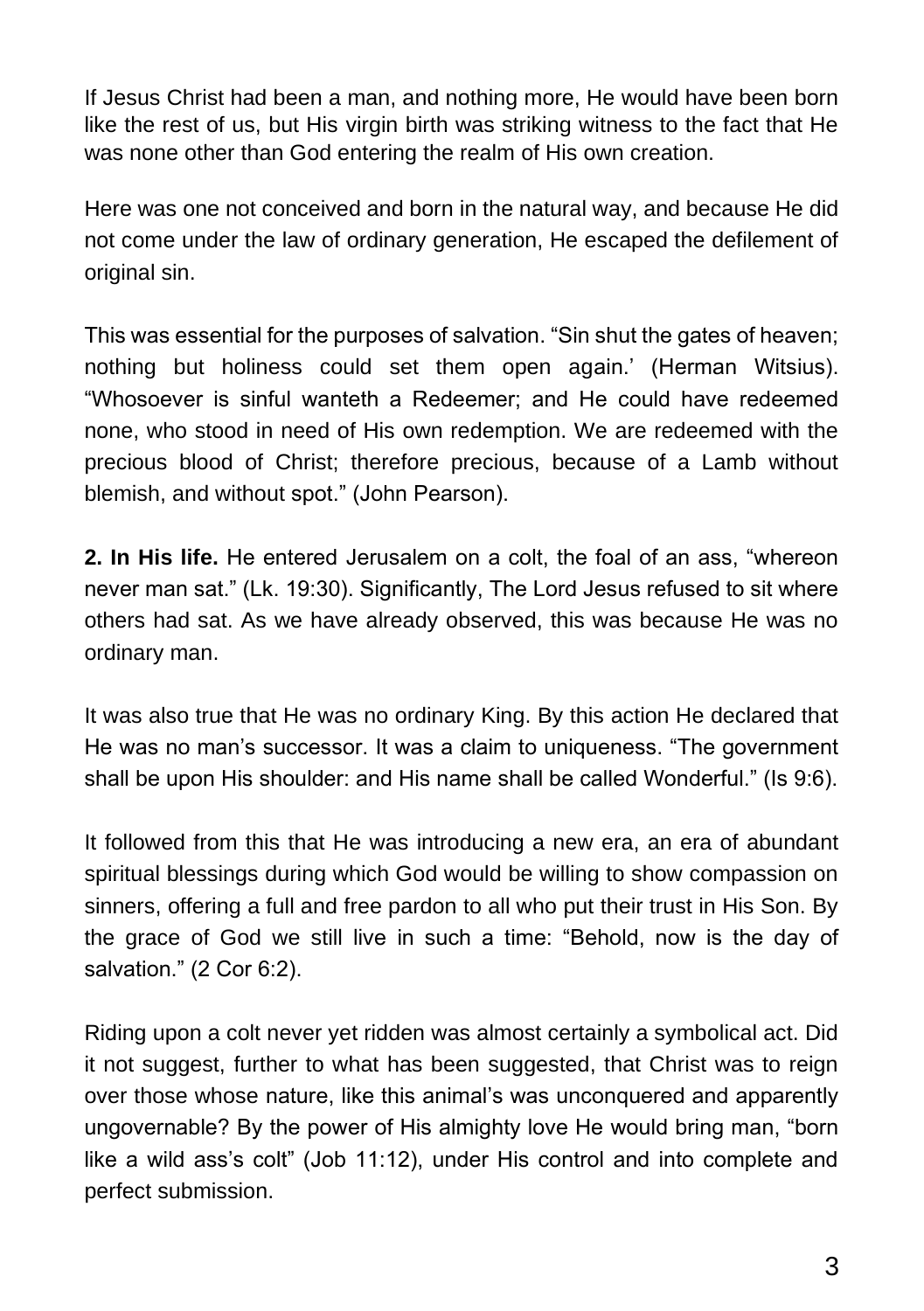This is what conversion is all about. Even today, the Gospel is "casting down imaginations, and every high thing that exalteth itself against the knowledge of God, and bringing into captivity every thought to the obedience of Christ." (2 Cor 10:5). "Thy people", says David, "shall be willing in the day of Thy power." (Ps 110:5). "To Him be praise and dominion for ever and ever." (1 Pet 4:11).

**3. In His death:** He was laid, at the last, in a sepulchre "wherein never man before was laid" (Lk 23:53). A new grave, where the decay and smell of death had never entered: this was the proper resting-place for His body, since prophecy had said "neither wilt thou suffer thine Holy One to see corruption." (Ps 16:10; Acts 2:27).

Take account of this. Unlike all the rest of the dead, He was buried to rise again and then never more to die. He ought not therefore to be buried where others were, as if sharing the same fate. Let a sepulchre be found which will mark the difference. A new one - for "the first begotten from the dead, and the prince of the kings of the earth" (Rev 1:5).

He rose as the great Representative of His people and, through His merits and power, they too shall one day triumph over death and the grave and rise to the life everlasting. "Now is Christ risen from the dead and become the first-fruits of them that slept. For since by man came death, by man also the resurrection from the dead. For as in Adam all die, even so in Christ shall all be made alive. But every man in his own order: Christ the first-fruits; afterward they that are Christ's at His coming.' (1 Cor. 15:20—25). This is the Christian's sure and certain hope.

The three verses taken together preach the Gospel to us.

The first teaches that Jesus Christ was GOD, coming into this world to save men and women from the dreadful consequences of sin.

The second teaches that the King of kings makes men willing to be saved and ruled by Him through the power of omnipotent GRACE.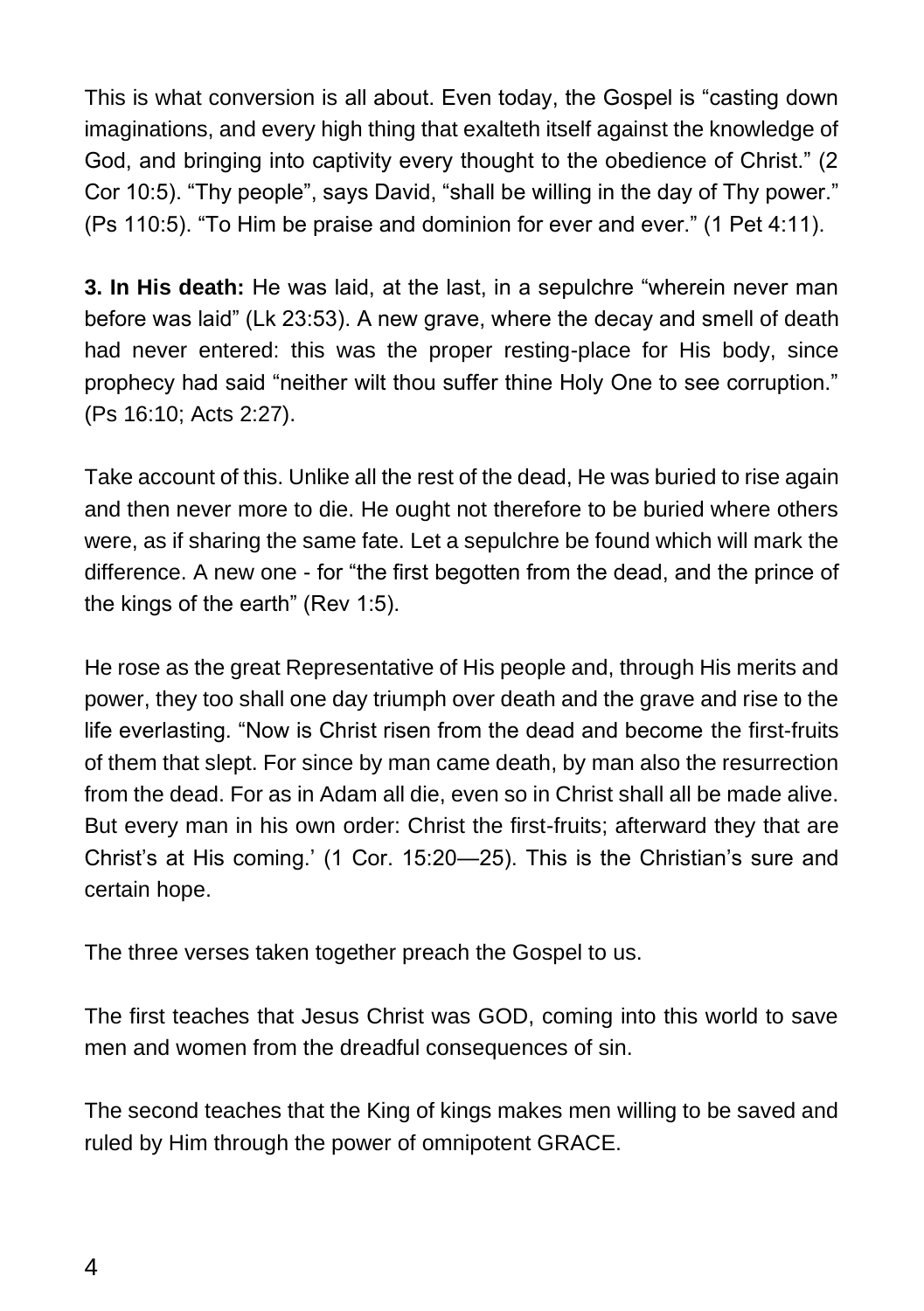The third teaches that everlasting GLORY belongs to all who have given themselves to Christ and are truly His.

### **FELLOWSHIP NEWS**

*"I joy'd when to the house of God. Go up, they said to me. Jerusalem, within thy gates Our feet shall standing be."*

Joyfully and with thankful hearts we returned to our church building, at the end of the second national lockdown, on 6 December for the Lord's Day morning service. We were pleased to be physically together again and although in number restricted, many joined us by live- streaming at home.

The youth work which had restarted for a brief period in early October was suspended again. We are thankful to the leaders for continuing lessons online and pleased to know they are encouraged by the response. God willing, it is hoped the work can restart in January and we look forward to welcoming the children back to the building. We continue to pray the Lord will do a saving work among our young people.

Regrettably, we have not been able to hold the monthly services at Gracewell and Milford House Care Homes due to the Covid restrictions. We have been privileged to hold these meetings and to know that the residents appreciate our visits. An opportunity has arisen for us to hold online services commencing in the New Year, and we pray these dear people, even in their old age, will come to know our Lord Jesus Christ as their Saviour.

At our midweek meeting on 25 November we hosted a Creation meeting via Zoom. Mr Philip Bell, CEO of Creation Ministries International UK gave an interesting, illustrated talk entitled, "People are amazing - Features that could not evolve". Several friends from other churches joined with us.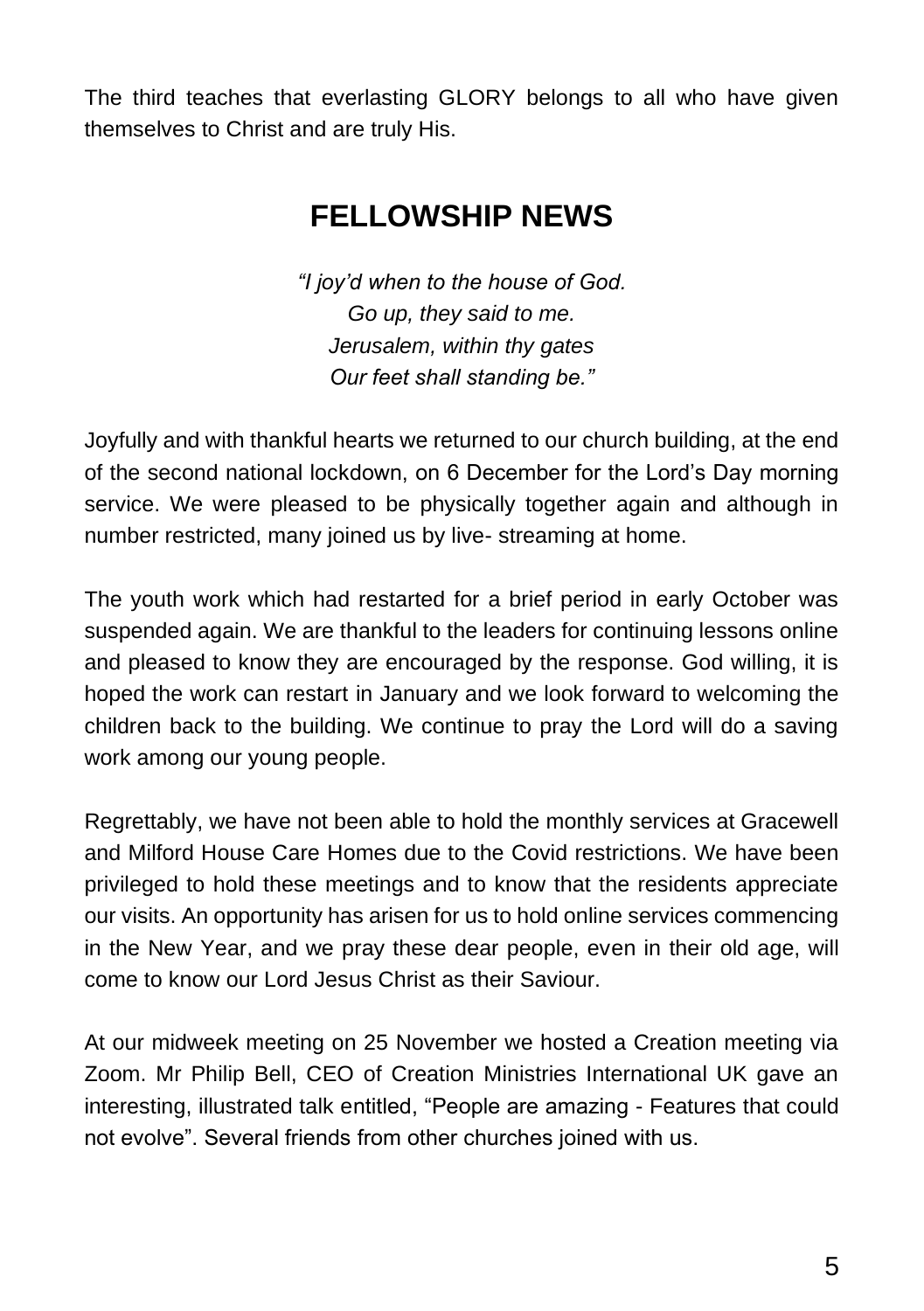It was with sadness that we learnt of the death of Simon T's eldest brother Daniel, following a short period of illness. Our thoughts and prayers are with Simon and Eva at this time and we trust they will continue to know the peace of God, His comfort and His grace, for all their needs.

On the Lord's Day 13 December Pastor Watts ministered to the church gathered at Chardsmead Reformed Baptist Church, Bridport in Dorset. It was a privilege on that day to welcome the Rev David Kay from Whiddon Valley Evangelical Church Barnstaple, to lead us in worship and minister God's Word. His sermon on the, "I wills" of God's promises, remain in our hearts to encourage and strengthen us as we journey along life's way. May much blessing follow the preaching of God's precious Word.

Mr Graham Chewter representing TBS, met with us virtually for our midweek meeting by Zoom on 16 December. It was a blessed evening hearing of the work of TBS going on apace despite the difficulties caused by the Pandemic. There was a general hunger for the word of God during the crisis and we are encouraged to hear many hundreds of free Bibles have been taken from outside peoples' homes, churches, and other premises around the country. The Society's translation work continues, and it is hoped to have available soon the New Testament in Amharic, an Ethiopian language, for the peoples of Africa. Prayer was requested for a native Dakota speaker from the tribe in America to translate the Scriptures into their own language. We continue to pray the Lord will bless and prosper the work of the society.

#### **Bill and June N**

Our friends, Bill and June, are moving to Crawley, to be near Tim and Rachel, their son and daughter-in-law. In Crawley, they will be renting a small apartment to give them time to find a suitable property to purchase. They have been church members here for over 40 years and, during that time, they have faithfully served the Lord in a variety of ways, Bill having been an Elder in the church for many years and June in the role of leading the Women's Prayer Fellowship. In addition, Bill has for many years contributed an *Epilogue* to *The Messenger*, and we know that many have appreciated what he has so helpfully written.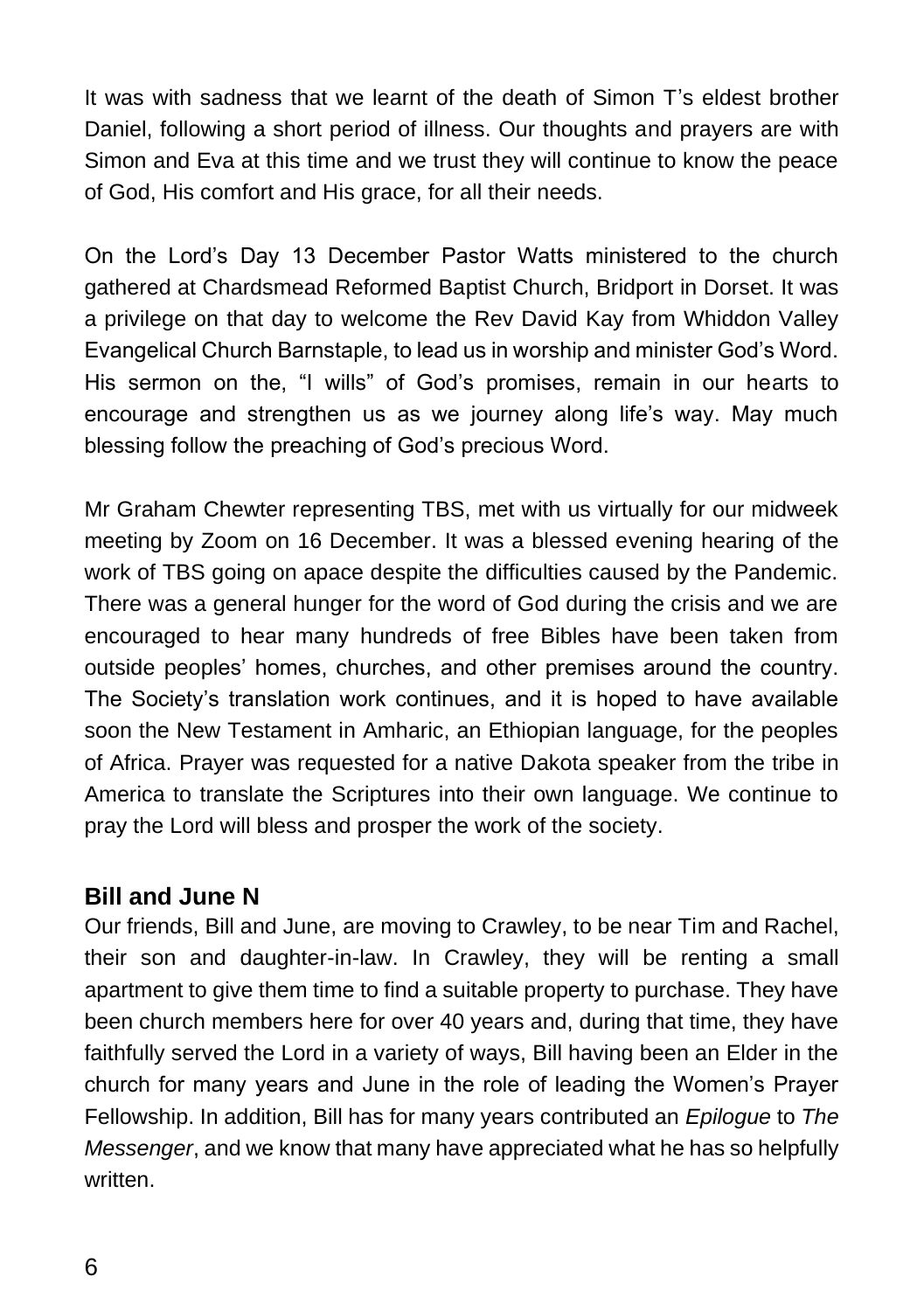We thank them for all their friendship and fellowship, and we shall certainly miss them in the church. Our prayer is that God will richly bless them both in the years to come.

#### **Christine M**

Christine has rendered excellent service in writing for each issue of The Messenger the item called *News of the Fellowship*. She feels now that the time has come for her to give this up this responsibility; and we wish to thank her most sincerely for her valuable contribution to the magazine over so many years. It has been very much appreciated.

### **THE ELEVEN COMMANDMENTS ON DARTMOOR**

It is an easy uphill walk of just over 1km from the car-park at Cold East Cross (SX740743) to the top of Buckland Beacon at 382m, above Buckland-in-the-Moor on East Dartmoor. Lying on the side of the rocky outcrop at the top are two large (about 2m long) granite blocks. On these the words of the Ten Commandments have been carved. The wording on the left-hand block reads:

#### I AM Ex. 3:14 The LORD thy God

Underneath are the words of the first 4 commandments. Then follows the dates: "December 15th 1927 - June 14th 1928. Job 33:14" and a poem,

> *"But there's a power, which man can wield When mortal aid is vain, That eye, that arm, that love to reach, That listening ear to gain: That power is prayer."*

The right-hand block has the words of the other 6 commandments, then in the remaining space has been engraved: "A new commandment I give unto you, that ye love one another. John 13:34." Underneath is a verse from the hymn, *Oh God our help in ages past*: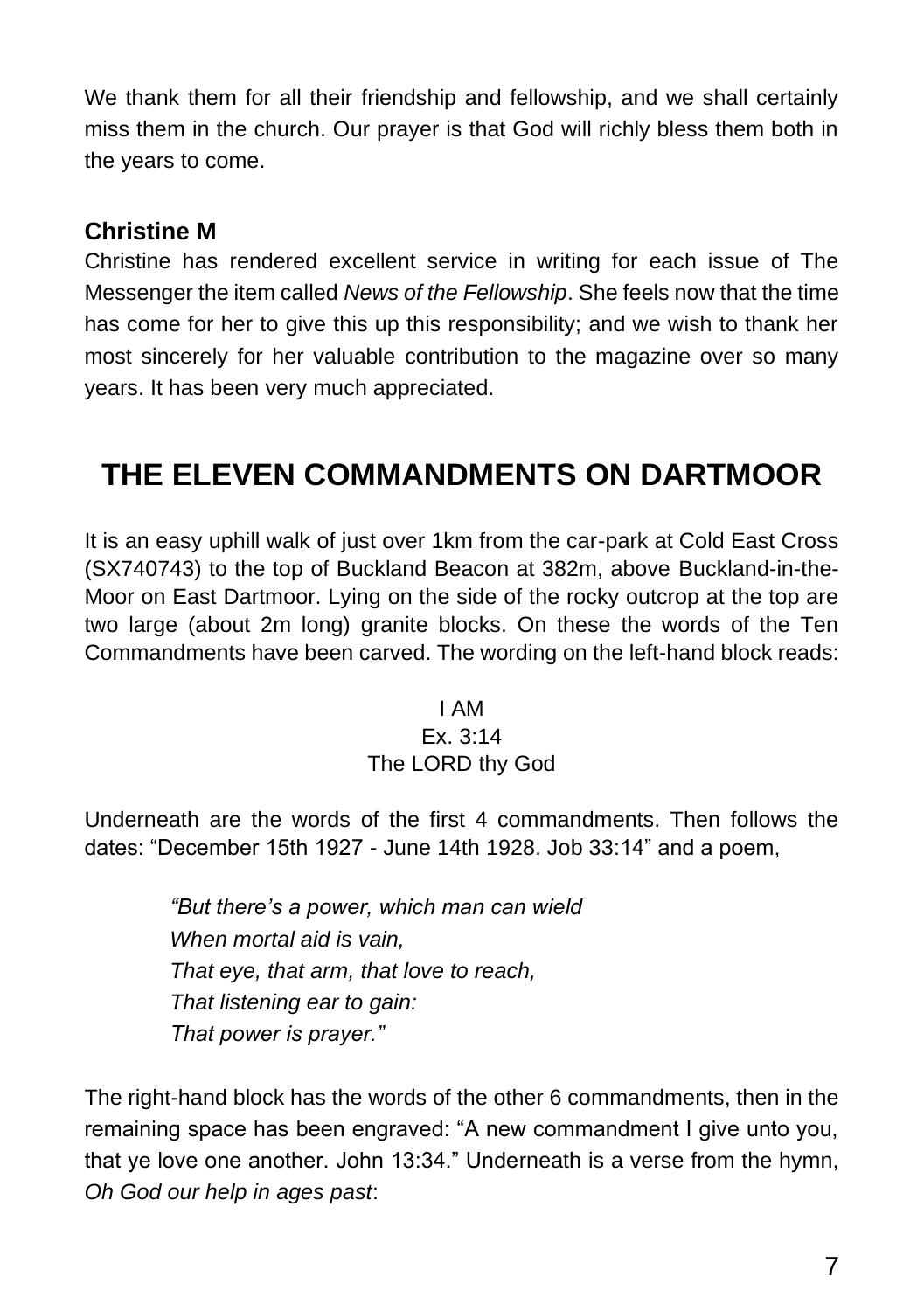*"Before the hills in order stood, or earth received her frame from everlasting thou art God, to endless years the same."*

How did they come to be there? The dates given are the dates of the readings of a bill going through Parliament to adopt the proposed new Book of Common Prayer. This bill was finally rejected, no doubt in answer to the prayers of many Protestants, because they considered this revision to have a "popish trend". One man that certainly shared this view was the then lord of Buckland Manor, Mr William Whitley of nearby Wellstor. To celebrate this "victory", he commissioned a certain A. Clement, a sculptor, to engrave the Ten Commandments on two tables of stone on the Beacon. Clement and a colleague first dressed the selected slabs of granite, then with Prayer Book in hand, Clement started engraving them on 23rd July 1928.

Living in a cow-shed at the edge of nearby woods, where his bed was some wire-netting, and his light, a candle, using a nearby stream for water to drink from and wash in, he continued kneeling besides these stones chipping away in all weathers. As we experienced, Buckland Beacon is a promontory very exposed to the prevailing SW winds! He finally completed the work on 31st August. The poem on the first slab was a favourite quotation of Mr Whitley's, and it was the sculptor's suggestion that the eleventh commandment and the hymn verse be added to fill up the blank space at the bottom of the second slab. Obviously, he too knew the Scriptures!

When the work was completed, the locals started calling Clement "Moses", but he said he was nothing like Moses, because he was not going to carry these huge slabs down from the Beacon!

What we thought was noteworthy, is that the stones were re-cut in the summer of 1995, and the letters painted in black. This restoration was carried out by the Dartmoor National Park Authority and the present landowner, so the wording is clear for anyone visiting the Beacon to read.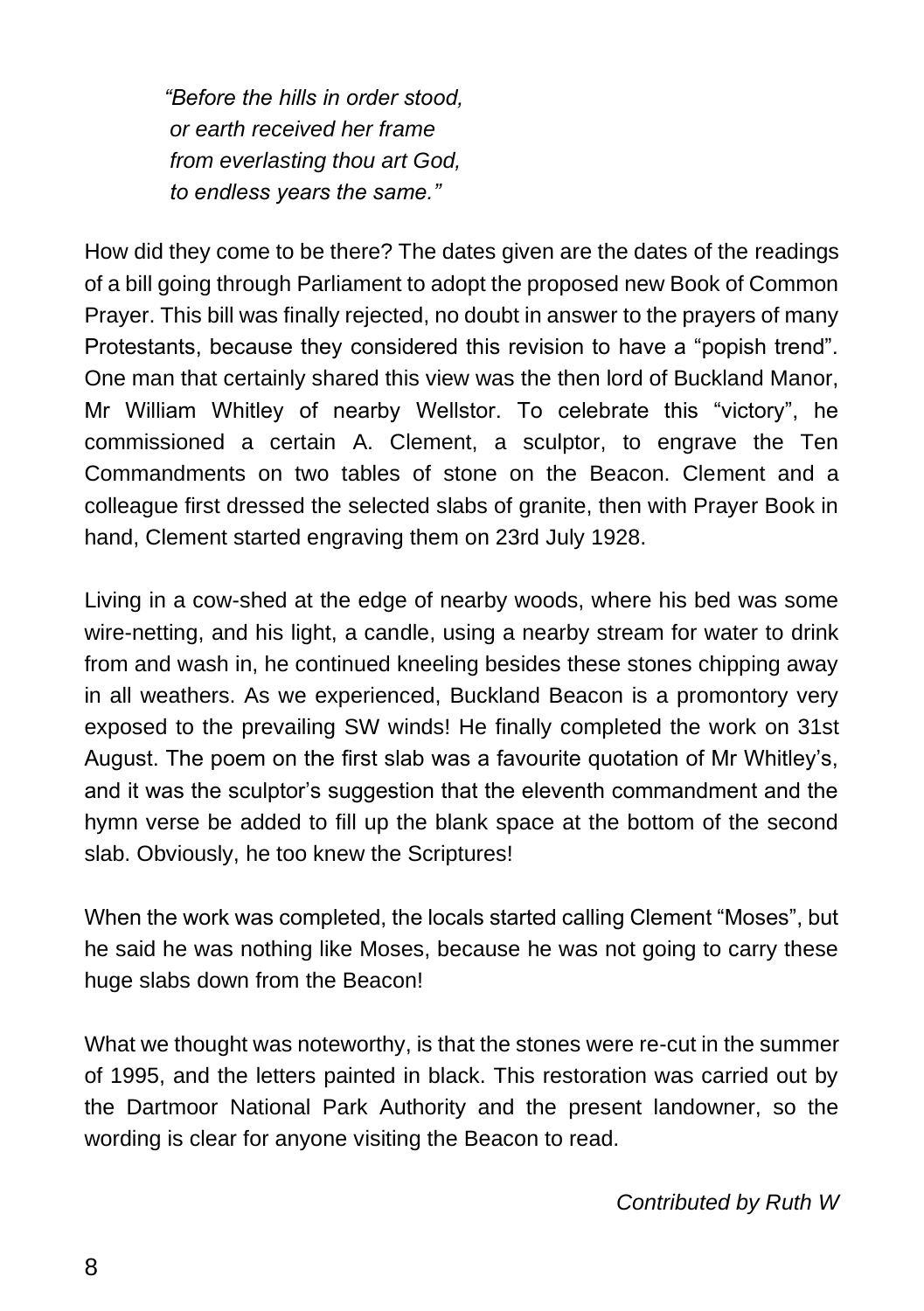# **HINTS TO YOUNG PREACHERS, BEING BRIEF OBSERVATIONS ON SCRIPTURAL SUBJECTS**

#### **PART 3**

**The Office of the Spirit:** The present dispensation, commencing at Pentecost, is termed "the Dispensation of the Spirit," because "the Holy Ghost, proceeding from the Father and the Son," has been given to dwell with God's people on earth in special power and with new features of operation.

He had been working in the hearts of God's saints from the beginning, but the blessings attendant on His special mission, according to the words of the Lord Jesus, were of such a character that His presence on earth was to be more than compensation for our Lord's departure "out of this world." Thus, we read that "by one Spirit" all true believers "are baptised into one body," in a real living union with the Lord and with each other.

Again, God dwelt of old in the Tabernacle and in the Temple, in the midst of His people, but *His people themselves are now* said to be "builded together for an habitation of God through the Spirit," and in this building, "*the house of God*," "*the Church of the living God*," composed of all true believers, God now dwells as in His temple. But each believer is also said to be indwelt by the Spirit, as the spirit of "*adoption*" or "*sonship*" ("Ye have received the Spirit of adoption," literally "*sonship*" (Rom. 8:15). "Because ye are *sons*, God hath sent forth the *Spirit of His Son* into your hearts, crying, Abba, Father" (Gal. 4:6).) "Your body is the temple of the Holy Ghost." (1 Cor. 6:19). The Spirit is given also as a "*seal*" and as an "*earnest* of the inheritance" (Eph. 1:13; 2 Cor. 1:22). – a seal wherewith God marks his "beloved" ones as His own, and "an earnest" or pledge that all that has been promised, will in due time assuredly be ours.

Those who study the Scriptures would do well to search them, in the spirit of humility and prayer, in relation to this most important and profitable subject, remembering, on the one hand, that the Spirit is the revealer of no new doctrine, and on the other, that He alone can impart a right understanding of that which has been revealed. The Spirit is the bestower of all power, and the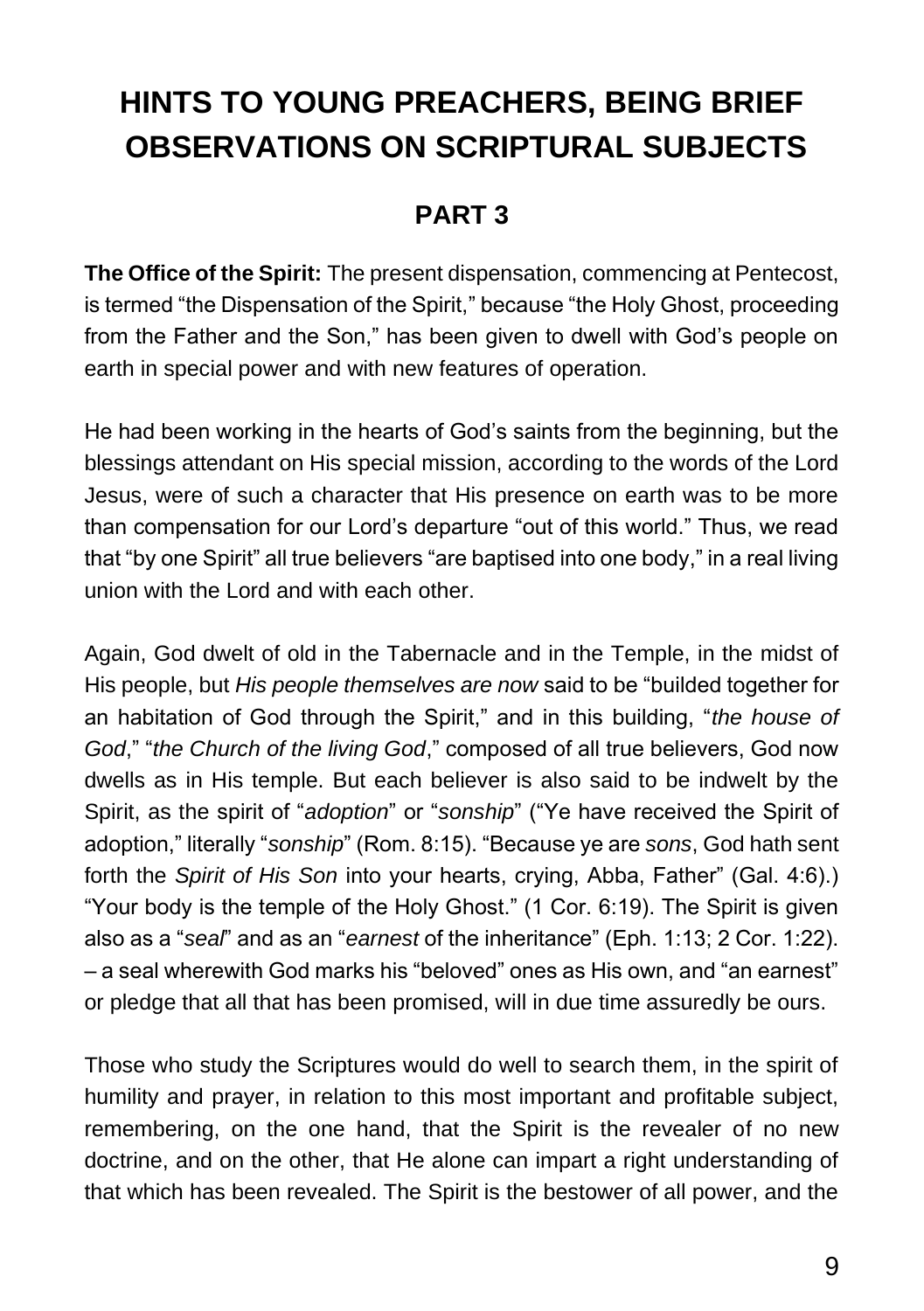channel of all blessing. He is given to us to make the written Word the food of our souls, and to glorify the Lord Jesus in us and through us. He abides with us to guide, to lead, to teach, to comfort, to help, to sanctify, to shed abroad in our hearts the love of God, and to fill us with a peace which is beyond all understanding, and a joy which is full of glorious hope. (See John, chaps. 14, 15., and 16; also Rom. 5:5, 8:26, 15:13, &c.)

If such, then, are our unspeakable privileges, so graciously and freely conferred upon us by "the Holy Ghost sent down from heaven," should we not ask ourselves, what is our corresponding responsibility? Is it not to honour and practically acknowledge the Holy Ghost in all His offices? Is it not to recognise the unity, divinely constituted and divinely revealed, which binds us together "in the bundle of life with the Lord our God"? Is it not to "love one another with a pure heart, fervently," as "members one of another;" and, "in all lowliness and meekness, with long-suffering, to forbear one another in love"? Is it not to seek to adorn the doctrine of God our Saviour "in all holy conversation and godliness"? Is it not to "walk in the Spirit," to "worship" in the Spirit, to "pray" in the Spirit; in short, to "*live in the Spirit*" as the element of our moral being? (Gal. 5:16; John 4:24; Jude 20; Gal. 5:25.)

**God's Sovereignty and Man's Responsibility:** There are two lines of truth pervading the whole of Scripture. One relates to the *Sovereignty of God*, and the other to the *Responsibility of man*. These two great truths are clearly revealed in the Word. The humble Christian, therefore, receives both alike with unquestioning faith. Thus, on the one hand, faith is the gift of God; on the other, it is the duty of every man to believe. On the one hand, Christ is exalted to give repentance; and on the other, men are commanded to repent. Election is God's act, and yet faith and repentance are voluntary operations on the part of man. We are kept by the power of God, and yet we are to keep ourselves. We are saved by God's grace, and yet when saved, we are to work out our own salvation with fear and trembling. We are "created [anew] in Christ Jesus unto good works," and yet we are to "consider one another to provoke unto love and to good works." It was by the determinate counsel of God that Christ was "delivered" into the hands of those who crucified Him; and yet that awful act was the climax of man's sin.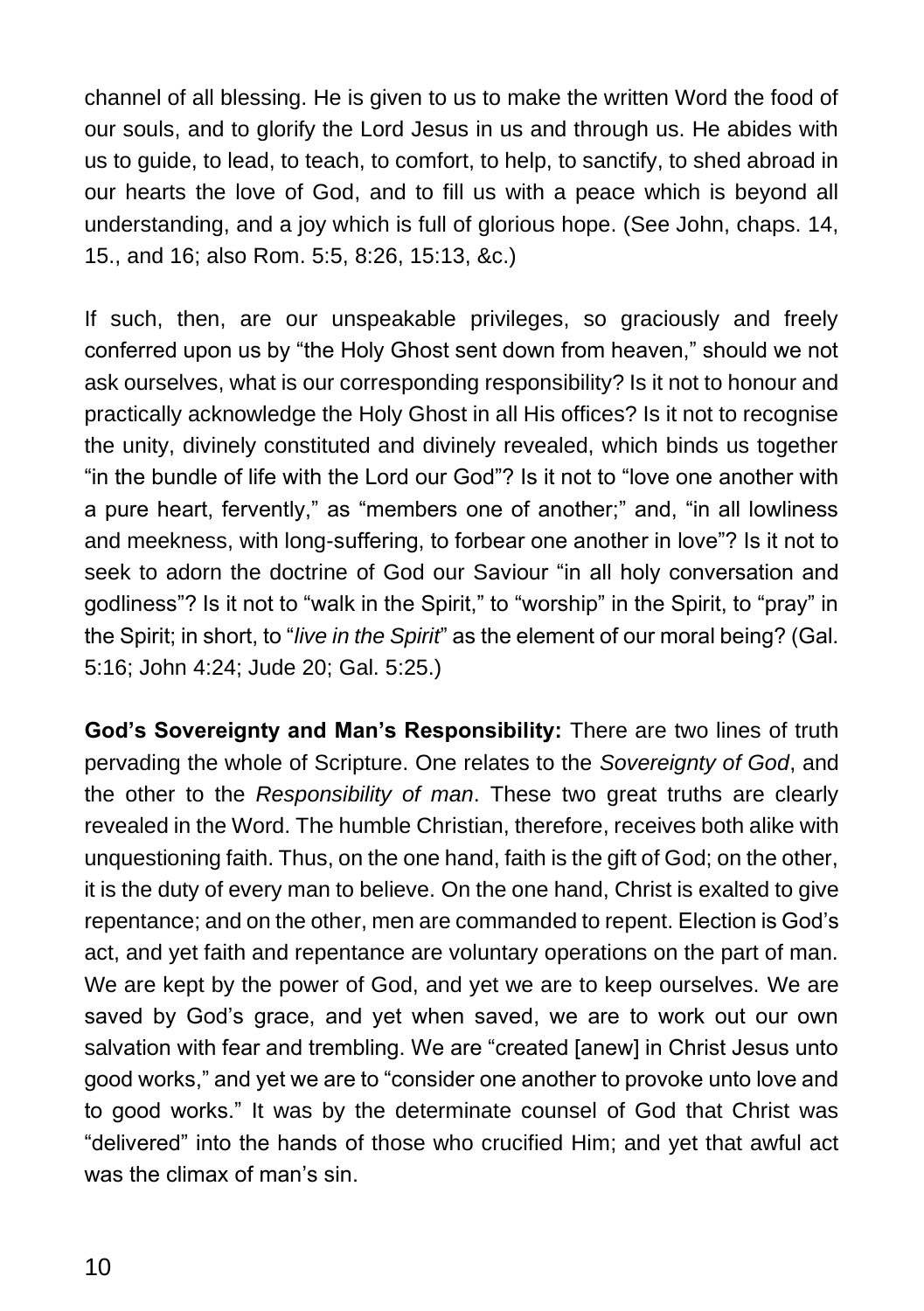**Oneness with Christ and Substitution:** Christ risen is the life of the believer, who is, by the Spirit, made one with Him *as risen from the dead*, ("*Believers are in Christ*, so as to be partakers in all that He does, and has, and is, They died with Him, and rose with Him, and live with Him, and in Him are seated in heavenly places. When the eye of God looks on them, they are found in Christ, and there is no condemnation to those that are in Him: and they are righteous in His righteousness, and loved with the love which rests on Him, and are sons of God in His sonship, (that is, by association with Him in resurrection) and heirs with Him of His inheritance, and are soon to be glorified with Him in His glory. And this standing which they have in Christ, and the present and future portion which it secures, are contemplated in eternal counsels, and predestined before the foundation of the world." – *The Progress of Doctrine*, p. 161. (The Bampton Lectures for 1864, by the Rev. T. D. Bernard, M.A. -- a volume of peculiar beauty, to which we have much pleasure in referring) and become the Head of the Church. But it should never be said that, *in the same sense*, we were one with Christ on the Cross, for He was there *as our Substitute*, and Substitution and Oneness, in reference to the Cross, are incompatible and inconsistent with each other.

**Praying to the Spirit, and for the Spirit**: It is the peculiar character of the present dispensation that the Holy Spirit, sent down from the glorified Christ, *dwells in the believer* as the power of life, worship, and service. It is therefore sometimes asked, Is it consistent with Scriptural truth *to* pray to the Spirit when we are praying in the Spirit, it being also one of the offices of the Spirit to "help our infirmities"? (Rom. 8:26.; Eph. 6:18.). Or, Is it consistent with the Scriptural intelligence for a believer to pray *for* the Spirit, as if he had not already "received the Spirit"? Would he not thus virtually *un-christianise* himself? For "if any man have not the Spirit of Christ, he is none of His." If we are Christ's, the Spirit dwells in us. (Gal. 4:6; Rom. 8:15; Gal. 3:2; John. 14:17; 1 John. 2:27; 1. John 3:24.) But, when Christians pray for the Spirit, what they intend is, doubtless, that they may experience more and more of the power and guidance of the indwelling Spirit. ("To those who are in Christ the Holy Ghost is given as the consequence of their union with Him, and thus there is the Divine presence in the soul of the worshipper; and so, in the highest and most perfect sense, he worships the Father in spirit and in truth, and prays in the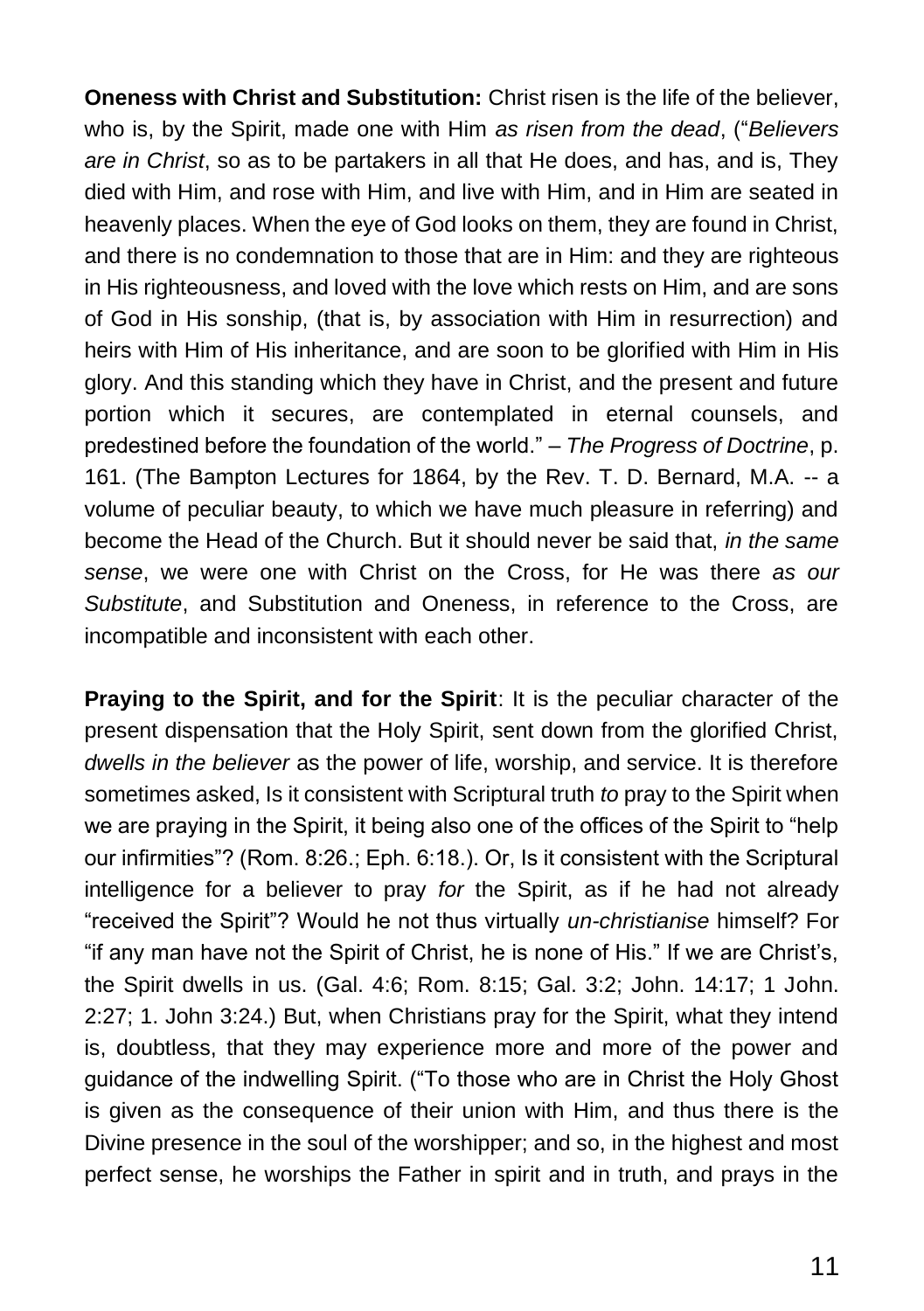Holy Ghost" – *Progress and Doctrine*. The Bampton Lectures, 1864, p.172.) May this prayer fill every heart and be abundantly answered.

**The World:** There are three words in the original Greek which alike are rendered "*world*." Thus, in Matt. 13:38 and 39 ("The field is the *world*;" and "The harvest is the end of the *world*"), two different words are used, and, as elsewhere, they are unhappily alike translated "*world*" The former refers to the organised world and its inhabitants; the latter more commonly to a period of *time*, and should then be translated "*age*" Thus, the passages quoted should be rendered, "The field is the *world*," and "The harvest is the *end of the age*."

"The powers of *the world to come*" (Heb. 6:5) – It is another word that is used, and which literally means "*the habitable earth* as it is about to be."

> *C. Russell Hurditch in Footsteps of Truth Concluded*

### **THE GOSPEL: PASS IT ON!**

About two hundred and fifty years ago, a travelling Pedlar, with his bundle on his back, entered a Shropshire village. He called at a farm house, and offered for sale a copy of "The Bruised Reed", by the Puritan , Richard Sibbes. The farmer bought the book and the farmer's son read it, and, through it, he found salvation in Christ.

That farmer's son was none other than Richard Baxter, later another wellknown Puritan Minister. He wrote a book called, "The Saints' Everlasting Rest" which was read by a young man who was led by it to consecrate himself to the service of the Lord. That young man was Dr. Philip Doddridge.

Doddridge, in his turn, wrote a book called, "The Rise and Progress of Religion in the Soul." This book was perused by yet another young man who, by it, was led to a life of holiness and widespread influence. This young man's name was William Wilberforce, the liberator of the slaves.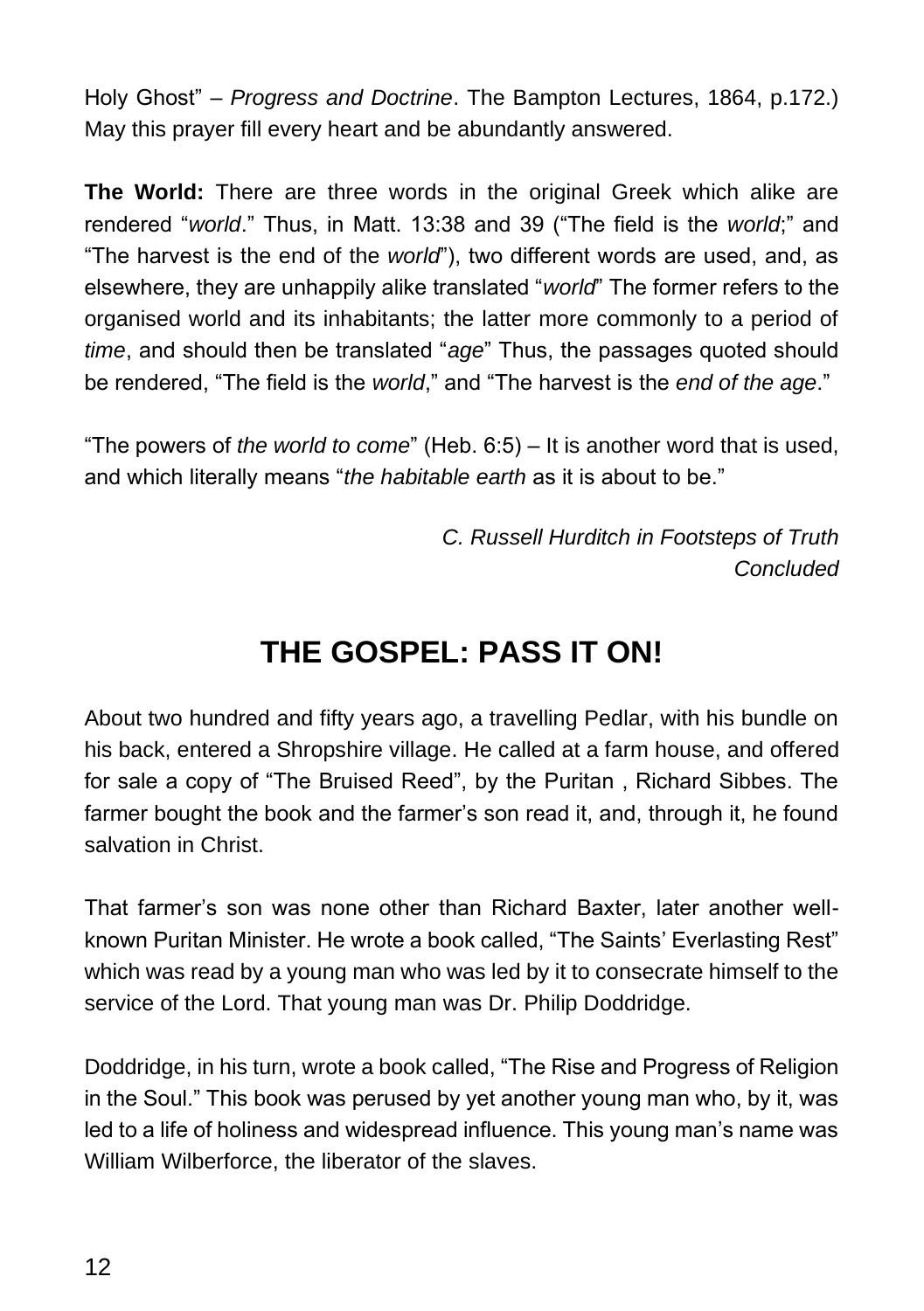Wilberforce wrote a book entitled, "A Practical View of Christianity", the study of which was wonderfully blessed to Legh Richmond. Again, Legh Richmond wrote a book called, "The Dairyman's Daughter", a book which proved instrumental in the salvation of hundreds, perhaps thousands, of Englishmen all over the world.

#### **THE SUPREME SACRIFICE**

Many years ago a great plague broke out in Marseilles, a city in Southern France. The Doctors in that place arranged a conference and, after intense discussion, it was decided that a victim's body would have to be a dissected or they would never know how to halt this fearsome plague. One of those Doctors, a Dr. Guyon, said, "Tomorrow morning I will proceed to carry out a dissection."

He dictated his last Will and Testament. That done, he made spiritual preparation for death. At last he set out for the hospital and, in one of the theatres, he commenced the dissecting of a body. As he did so, he wrote down his observations and the results of the dissection. Very soon he began to feel unwell and within twelve hours he was dead.

At the time, this was rightly regarded as a beautiful self- sacrifice, for his yielding himself like this to death provided the information and knowledge whereby the plague was at first arrested and then completely eliminated.

The Son of God, our Lord Jesus Christ, looked down from heaven and beheld Adam's race stricken with sin's dreadful plague and bound over to certain, universal misery and death. In the Eternal Conference or Council, known as the Covenant of Grace, it was agreed that sin had to be dealt with and that God's only Son, in the fullness of time, should enter the reeking hospital of this world and, in a work of pure mercy, should do whatever was necessary for the removal of sin. Hence He came. He made His Will, giving everything of spiritual and eternal value to His people. Then He laid His hand to the work and, under the plague, He suffered and died. In a place outside of Jerusalem, 2,000 years ago, the healthy One laid down His life for the sick, the pure One laid down His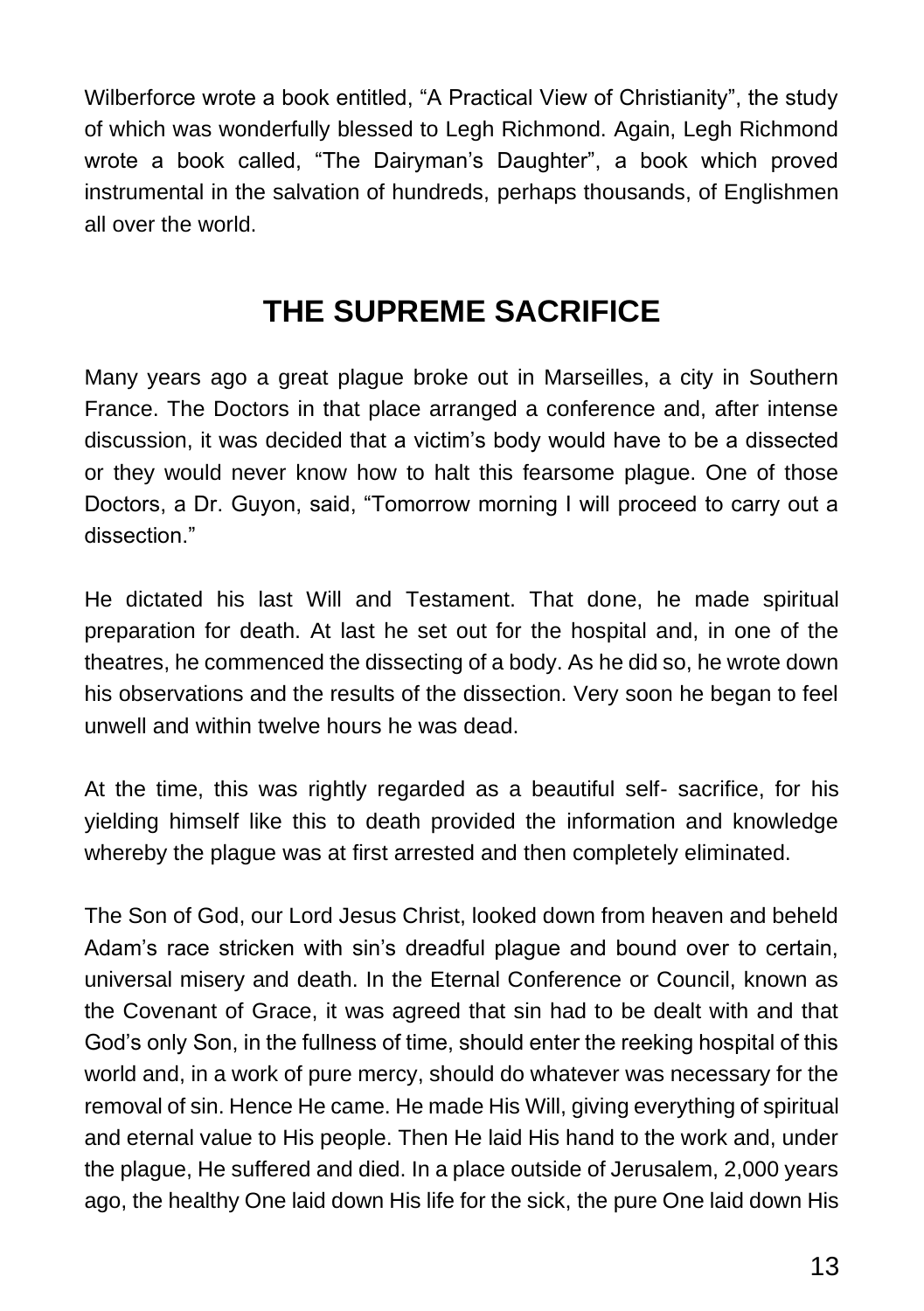life for the polluted; and the innocent One laid down His life for the guilty. "While we were yet sinners, Christ died for us" (Romans 5:8). This was amazing love! This was love beyond degree!

### **LORD, SAVE US, WE PERISH**

With marked effect, an American preacher of the nineteenth century used to relate an incident communicated to him by Pastor Adolphe Monod who was Minister at Lyons, Montauban, and Paris.

Monod told him that a friend of his in Paris related how that when Prussia was at war with France, some men ventured out one night, after darkness fell, to bring back the wounded men. They were afraid to take out lights for fear of being shot at by the enemy.

When they thought they had found all the wounded, and were ready to return to the city, one man ascended a high spot of ground and shouted with a loud voice, that if there were others who wished to be taken into Paris, an ambulance was at hand, ready to take them there.

Before he raised his voice, it was all very silent, not a sound was heard; but the moment he had ceased speaking, wounded and dying men, knew that there was help available and there were cries heard from all over the field.

The preacher said, "I come today to tell you there is One willing to save, that there is help for all of you." Do not lie there, indifferent to your great need. Break the silence and, mustering all your strength, cry out in believing prayer that you may be saved from your lost estate. Scripture says, "Whosoever shall call upon the name of the Lord shall be saved" (Romans 10:13).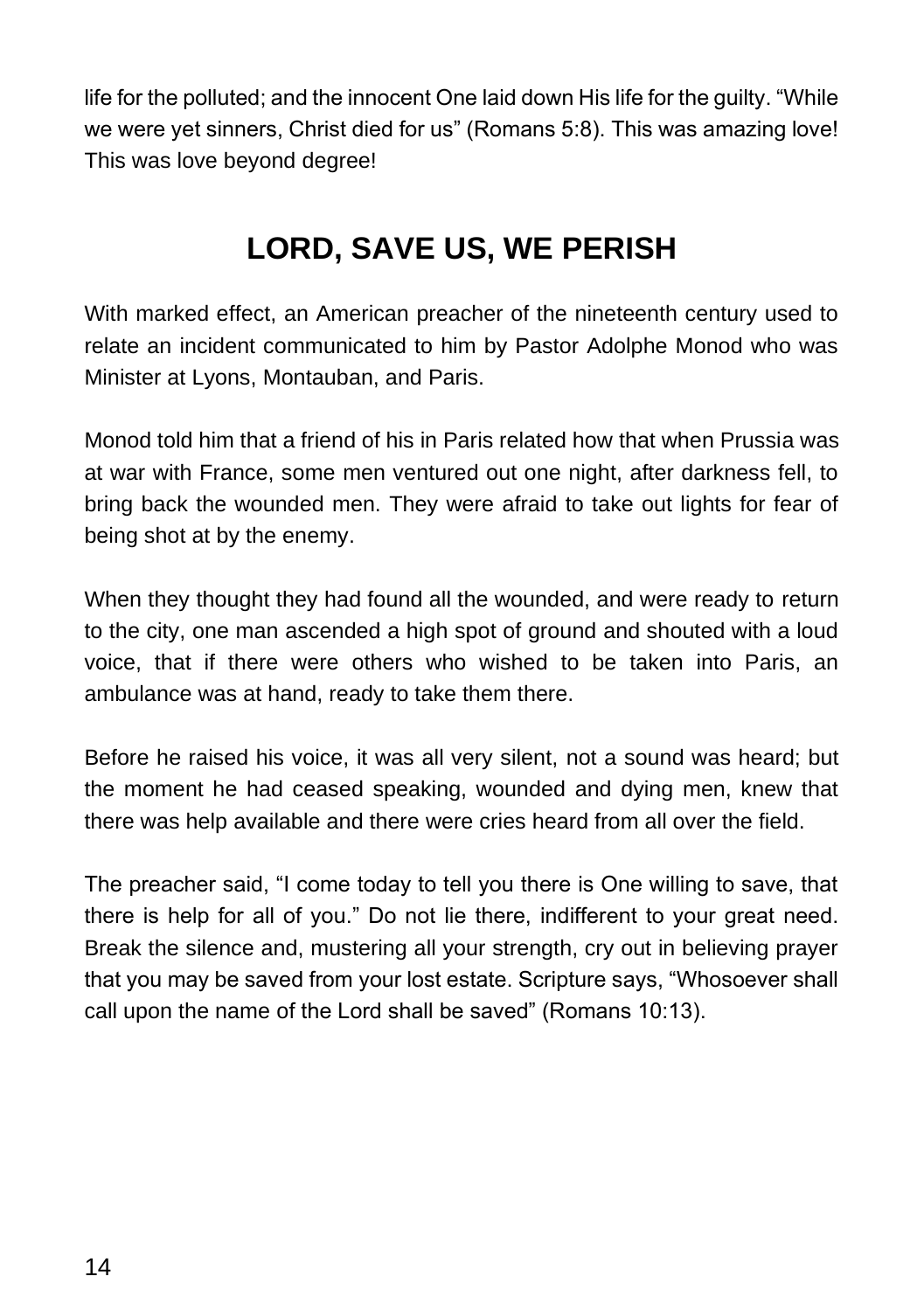# **LUKEWARMNESS**

#### **Malcolm H. Watts**

Edward Payson was a great man. Richly graced and highly gifted, he preached the Word of God with extraordinary success. When he became Pastor of the Congregational church in Portland, U.S.A., he had great hopes for the work, observing many encouraging signs. "Christians are stirred up", he wrote, "and there is every reason to hope that God is on the point of appearing for us." Sadly, it was not to be; and those early hopes met with disappointment.

Within a matter of months he was in near despondency over the situation. "In a very melancholy mood", as he admitted himself to be in, he wrote to his sister about "the love of many… waxing cold". To him it was heart-breaking. He asked her in his desperation, "What can I do?" He did not know what more he could do. His concern grew greater as the spiritual state of the people appeared to deteriorate, and the letters written by him during this period reveal something of that depressing spiritual scene in which he ministered. "We are in a most stupid state", Payson wrote in one letter, "and I always come home quite discouraged."

Months passed, then years, but still there was no sign of any significant improvement among the people. He prayed, and earnestly at times, feeling confident that God was about to take the work into His own hands to revive it, but Payson came to a realization which almost broke his spirit. "I fear" he said, "that religion is on the decline among us."

What was the matter? His church was "lukewarm", and in exactly the same condition as was the church at Laodicea to which the risen Lord sent a message, saying: "I know thy works, that thou art neither cold nor hot: I would that thou wert cold or hot. So then because thou art lukewarm, and neither cold nor hot, I will spue thee out of my mouth." (Revelation 3:15-16)

In recording this church-fault in the imperishable pages of the Scripture, the Lord would seem to be holding out a warning-beacon to all churches through all time. There have been churches, like Payson's, which have had the Laodicean problem. There are churches with it today. Surely this scripture should lead us to examine our hearts. Could we be said to be "lukewarm"?

The subject deserves to be looked at a little more closely.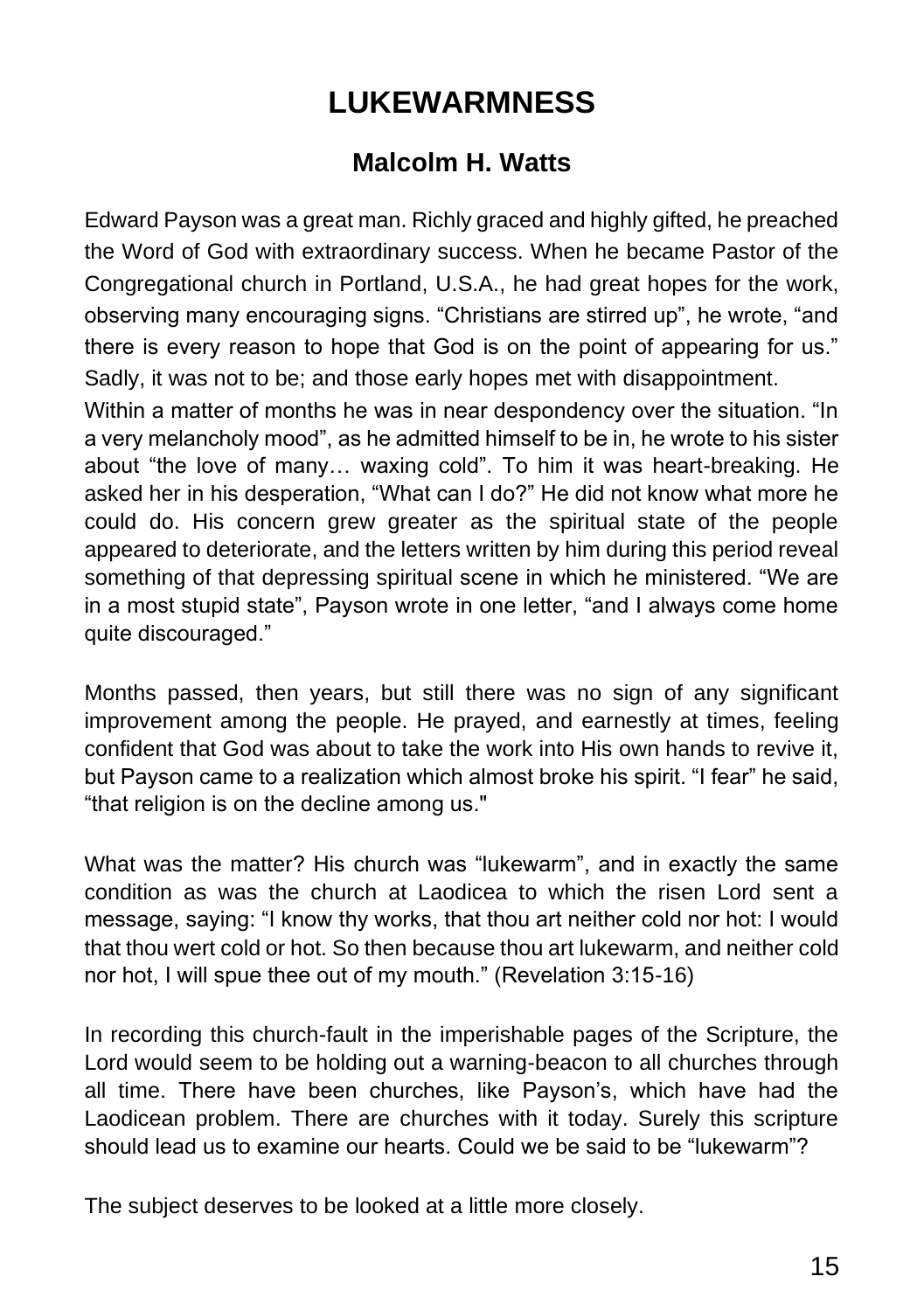1. As to **the nature of lukewarmness**, it is clearly a matter of the "heart", by which we mean the soul, the centre of the personal life. As all thoughts, words, and deeds, whether good or evil, proceed from there (Lk. 6:45), if there is any defect in these, the source of the problem is always in the heart. "Out of it", said Solomon, "are the issues of life" (Prov. 4:23), on which verse the Puritan, John Flavel, helpfully comments, saying that the heart was therefore "the source and fountain of all vital actions and operations… as a spring in the watch that sets all the wheels in motion. The heart is the treasury, the hand and the tongue but the shops; what is in these comes from thence."

For this reason, the emphasis Scripture places on the heart should not surprise us. Whenever God has dealt with His people, He has made the heart the object of His investigations (1 Sam. 16:7; 1 Chron. 28:9; Ps. 7:9; Prov. 21:2; Rev. 2:23, etc.); and this has usually been welcomed by godly persons (Ps. 26:2), because they want to know their spiritual state, so that, through prayer, the Scripture,, and other means of grace, whatever is wrong might be put right (Ps. 139:23-24).

Lukewarmness is, then, a state of heart: an internal, spiritual matter. Christians are generally reluctant to accept that, and are all too quick to blame the church, the ministry, or other believers, for the poorness of their spiritual lives. But it is neither right nor honest to shift the blame from the heart's door. "He that justifieth the wicked, and he that condemneth the just, even they both are abomination to the LORD." (Prov. 17:15) The church at Laodicea could not have blamed external factors, since their privileges included communications from the apostle (Col. 4:16) and edifying ministry from that fervent preacher, Epaphras (Col. 4:12-13). No, quite obviously something was wrong within.

The Lord was grieved at their spiritual indifference and the sad lack of vital godliness among them: so much so that He pressed upon them the need for immediate and radical change: "Be zealous therefore, and repent" (Rev 3:19). In that exhortation he tells us exactly what lukewarmness is: it is a spiritual state in which zeal is absent, or, as Dr. Gill described it, a state of being "alive but not lively".

I wonder how accurately that describes us? Well, if it does, I would only repeat that it is a heart-problem we are faced with, and those eminent pastors from another age who knew most about the human heart add the impressive weight of their spiritual authority to this judgment.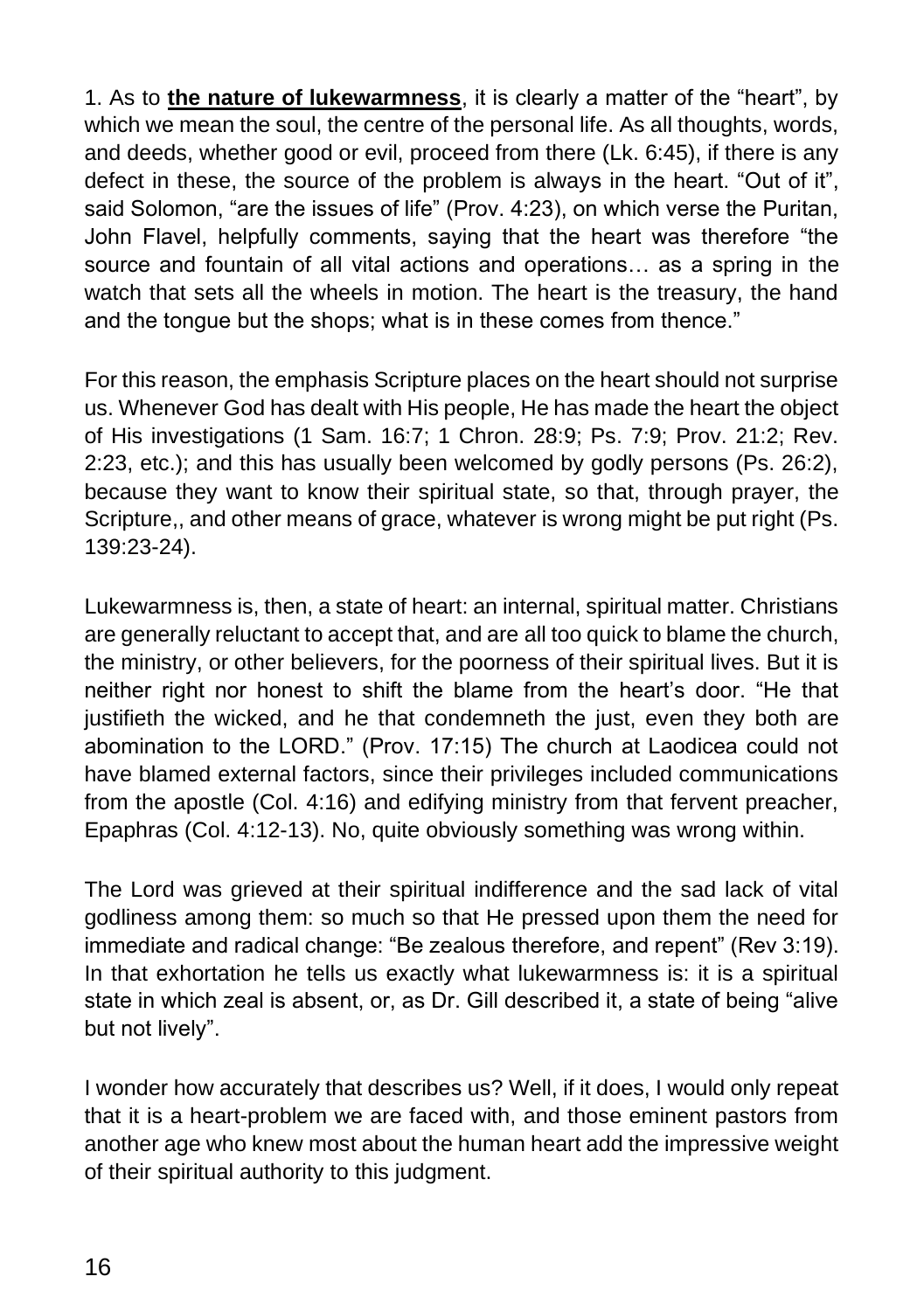When, in a sermon on "Jacob's ladder", Henry Smith said, "Zeal is the love of God", he implied that smallness of zeal meant smallness of love.

"If we had more love, we would have more zeal", said the great Thomas Manton, and he added, "if the heart was gained to true religion, we would have more heat and power."

The last word can be given to another Puritan worthy, Arthur Hildersham, who, in his famous lectures on the fifty-first Psalm, linked together love to God and zeal for God. "No man can thus (i.e. truly) love God", he said, "but he must needs have the zeal of God in him." We might observe here that in a letter sent to another of the churches in Asia Minor our Lord made this very point, teaching that there was a connection between "first love" and "first works" (Rev. 2:4-5).

How important it is to attend to the heart! Simon, son of Jonas, lovest thou me?" (Jn. 21:15-17).

2. There are **recognizable symptoms of this condition**, and God calls us to subject ourselves to examination. Obviously we cannot look into our hearts as God does, but we can come to conclusions about the in-ward state of things by looking at the way we live. "Let us search and try our ways" (Lam. 3:40). Perhaps a list ought to be drawn up of the more obvious symptoms of lukewarmness, so that we all have something to go on.

- i) The first sign of it is the dying down of true Christian experience, so that, whatever our profession may be, God is "far from [our] reins" (Jer. 12:2).
- ii) Another indication is when we are only superficially impressed and affected by spiritual things, so that we resemble "a cake not turned" (Hos. 7:8), the warmth having not got right through to us.
- iii) When lukewarm, a person is comfortable, and so comfortable that he does not care to engage in spiritual activities. In the words of the book of Proverbs: "a little sleep, a little slumber, a little folding of the hands to sleep" (Prov. 6:10).
- iv) Tending to make us drowsy, as it does, it means that even if spiritual duties are performed, nothing is done properly. "Cursed be he that doeth the work of the LORD deceitfully" (better rendered 'negligently') (Jer. 48:10).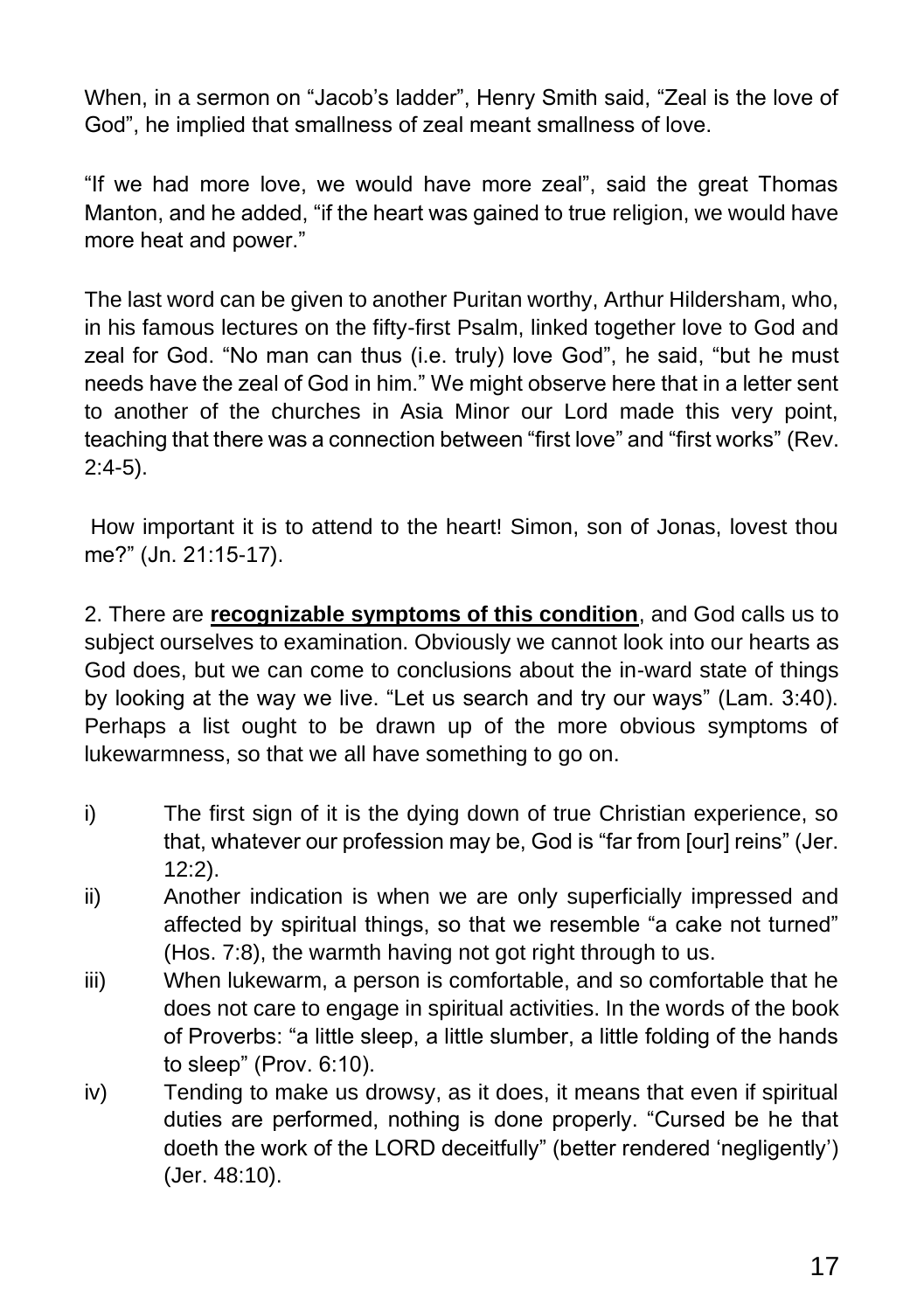v) Because not stone-cold, the condition usually accompanies a complete lack of concern with it. Hosea's words could be applied to such: "Gray hairs are here and there upon him, yet he knoweth [it] not" (Hos. 7:9). Although there may be clear signs of decay, the person concerned seems to disregard the signs, choosing to remain in blissful ignorance of it (cf. Rev. 3:17). This is perhaps the most alarming symptom.

3. Naturally there are **identifiable causes of the condition**. Much could be written here, but it will be profitable to confine ourselves to two things which always cause this problem. They are:

Too much of some things: I refer to the world, its people and concerns. Make no mistake about it, the world with its unbelief is a spiritual ice-house, and too much contact with it will quickly cool the spirit. I do not say that the world will ever bring you to its own freezing temperature, but I do say that, if it can, it will rob you of much of your heat. The result will leave you neither hot nor cold, but compromised. That was what happened to Israel in ancient times. They were too influenced by the people around them, and God had cause to warn them repeatedly about doing things "after the manners of the heathen" (e.g. Ezek. 11:12).

**And not enough of other things**: God has given us all that is necessary for the maintaining of spiritual heat. The precious Word of God is one such gift. When ministered to the believer it has a wonderful effect. Do you remember the Emmaus experience? The disciples, later describing it, said: "Did not our heart burn within us, while he talked with us by the way, and while he opened to us the scriptures?" (Lk. 24:32; cf. Jer. 20:9). Then there is the Holy Spirit. He is actually called "the Spirit of burning" (Is. 4:4) and he still falls upon the people of God with holy, love-enkindling influence, so that they are baptized "with the Holy Ghost, and with fire" (Mt. 3:11). At the risk of wearying some, I would say that if we are not, *as often as is possible*, under the ministry of the Word and Spirit, it really can be no surprise to us if we experience a coolingoff process.

You see, without such ministry faith grows weaker, and I have no doubt that unbelief is the root-cause of the Laodicean condition among God's people at the present time.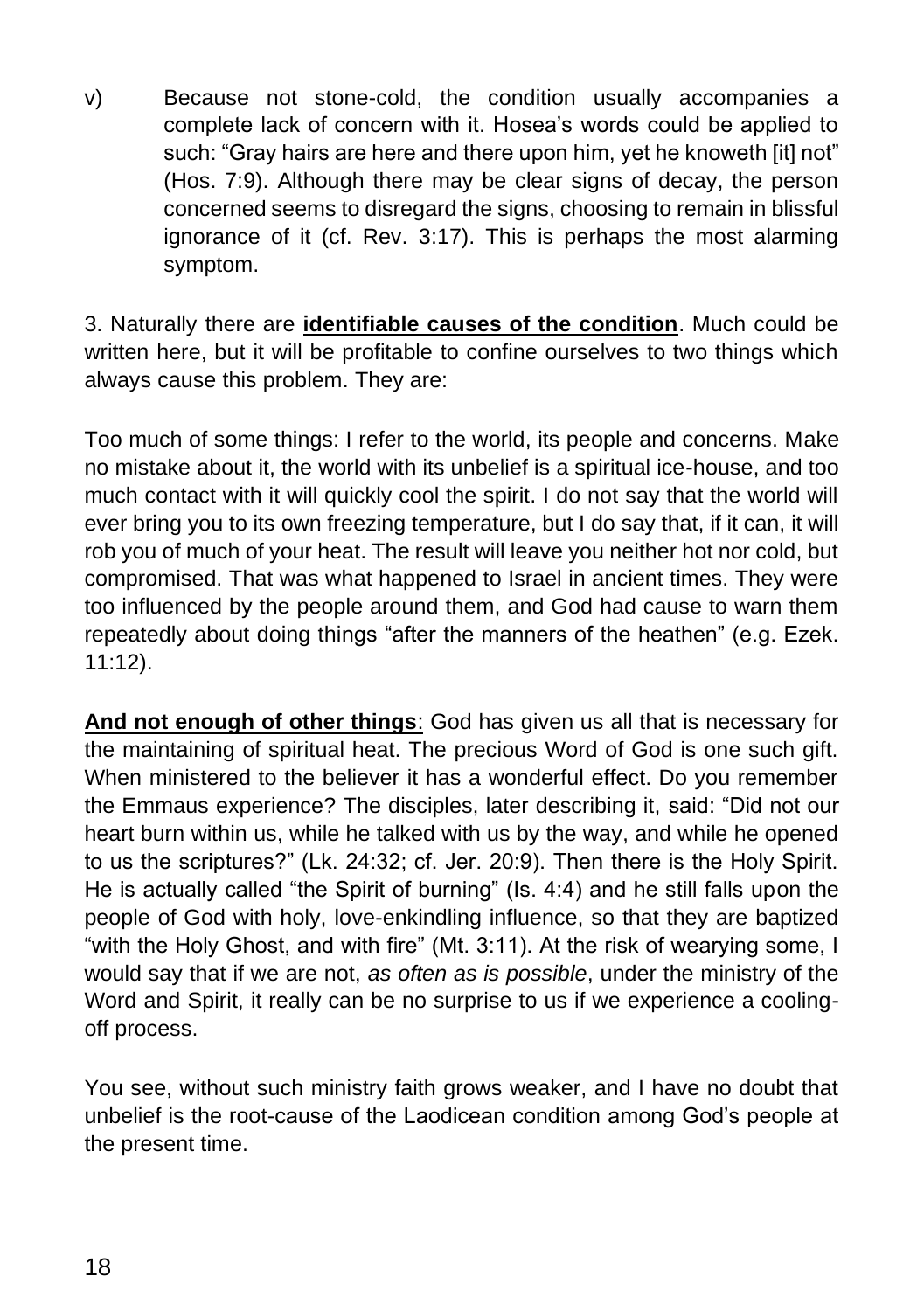4. There is **real danger for any, and for all, affected by this**. If to be "hot" is to know the burning of devotion, and to be "cold" is to be altogether unconcerned about Christ and divine things, what did the Lord mean when he said, "I would that thou wert cold or hot"? Is coldness - the chill of spiritual death - a preferable alternative? To Christ it is!

- i) If "cold" we would be entirely dependent upon His mercy for the imparting of spiritual life and heat, but once that is done, God makes us responsible for maintaining the spiritual glow. Sadly, it is something we do not manage at all well.
- ii) If "cold", God knows we would be free of mixed motives, but a "lukewarm" state is a miserable mixture of opposites, and it means that we are really hypocrites professing that devotion we do not really possess.
- iii) If "cold" we would not be one of His at all, but to be "lukewarm" is to recognise that He is worthy of love – but not much. This is a terrible insult to Christ.
- iv) If "cold", other believers would be on their guard knowing our real spiritual state, but when "lukewarm" we are often trusted and received, and then we have a detrimental effect upon other Christians by setting such a poor example.

It is no wonder that Christ would prefer "coldness" to "lukewarmness". It is no exaggeration to say that Christ hates the "lukewarm" state more than any other: witness those awful words "I will spue thee out of my mouth". For this, churches can be rejected and dissolved, and Christ makes it quite plain that if the situation continues all warnings will cease and all mercies will be withdrawn.

5. I come now to **the only sure and effective remedy**. There must be a discovery of the real state of the heart, leading us to feel our need of spiritual blessing (Rev.3:17-18).

Then the heart must be broken under the Word of God and under the sense of sin, enabling us to truly repent before the Lord (v.19). You see, it is the heart that must be dealt with.

And there is one all-important matter concerning the heart which yet has to be considered.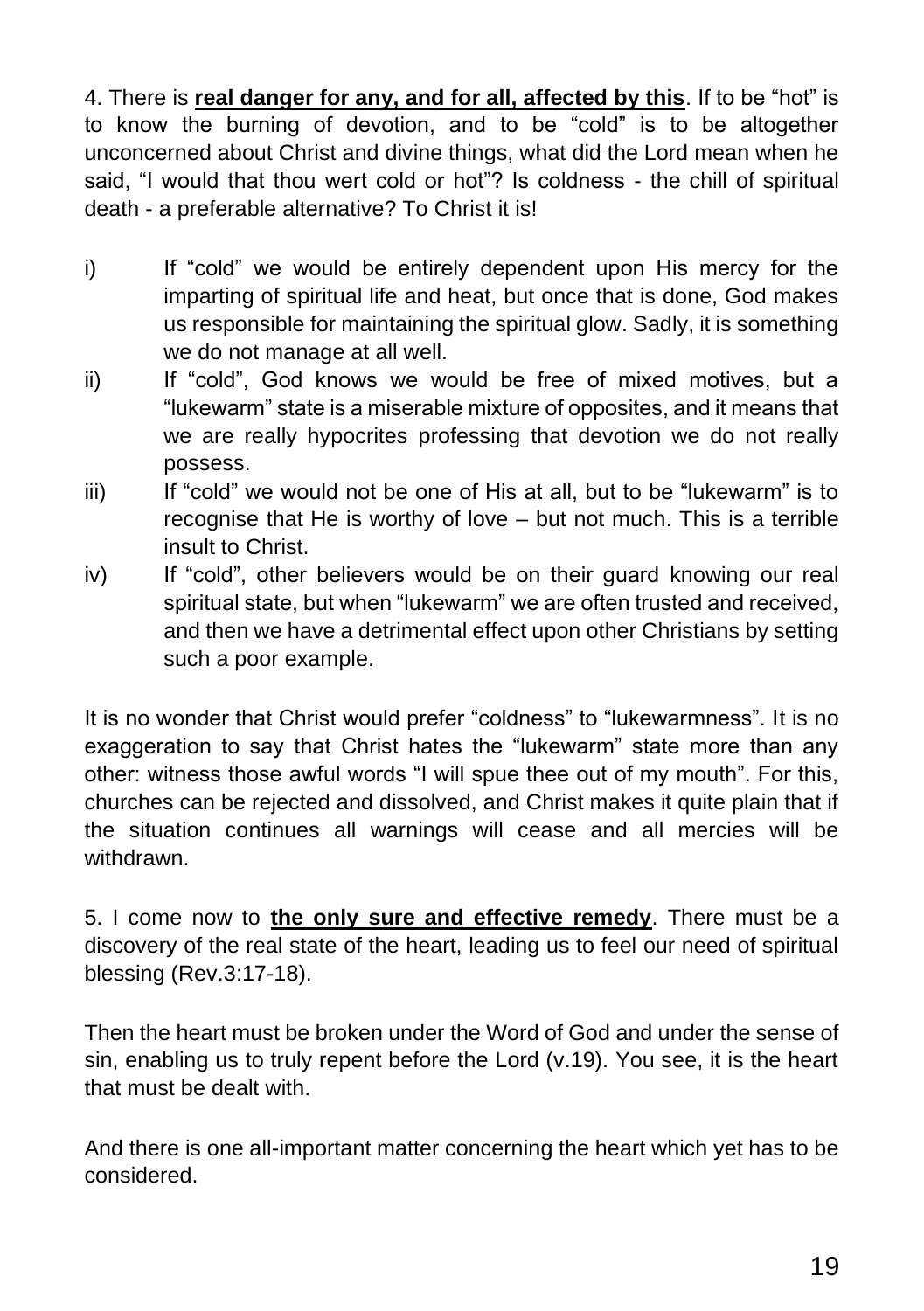According to the Lord Jesus, our "lukewarm" state has really excluded Him and shut Him out of our affections; and, before ever the fires of devotion blaze to His pleasure, warming the whole of the inner life with pure and holy love, Christ must be given the place in our hearts which once He enjoyed. "Behold, I stand at the door, and knock: if any man hear my voice, and open the door, "*I will come in to him, and will sup with him, and he with me*" (Rev. 3:20).

# **AN EXTRACT FROM THE SERMONS OF THOMAS DE WITT TALMAGE (1832-1902)**

"The law tried me for high treason against God and found me guilty. The angels of God were the jurors impanelled in the case, and they found me guilty. I was asked what I had to say why sentence of eternal death should not be pronounced upon me, and I had. nothing to say.

I stood on the scaffold of God's justice; the black cup of eternal death was about to be drawn over my eyes, when from the hill of Calvary One came. He dashed through the ranks of earth and heaven and hell. He rode swiftly. His garments were dyed with His blood, His face was bleeding, His feet were dabbled with gore, and He cried out, "Save that man from going down to the pit, I am the ransom," and He threw back the coat from His heart, and that heart burst into a crimson fountain, and he dropped dead at my feet; and I felt of His hands and they were stiff; and I felt of His feet and they were cold; and I felt of His heart, and it was pulseless; and I cried, "Dead!" And angel with excited wings flew upward, amidst the thrones, crying, "Dead!" and spirits lost in black brood wheeled down amidst the caverns, crying, "Dead!' Expiation! Expiation!

William Cowper overborne with his sin, threw himself into a chair by the window, picked up a New Testament, and his eye lighted upon this, "Whom God hath set forth as a propitiation through faith in His blood;" and instantly he was free!

Unless Christ pays our debt, we go to eternal jail."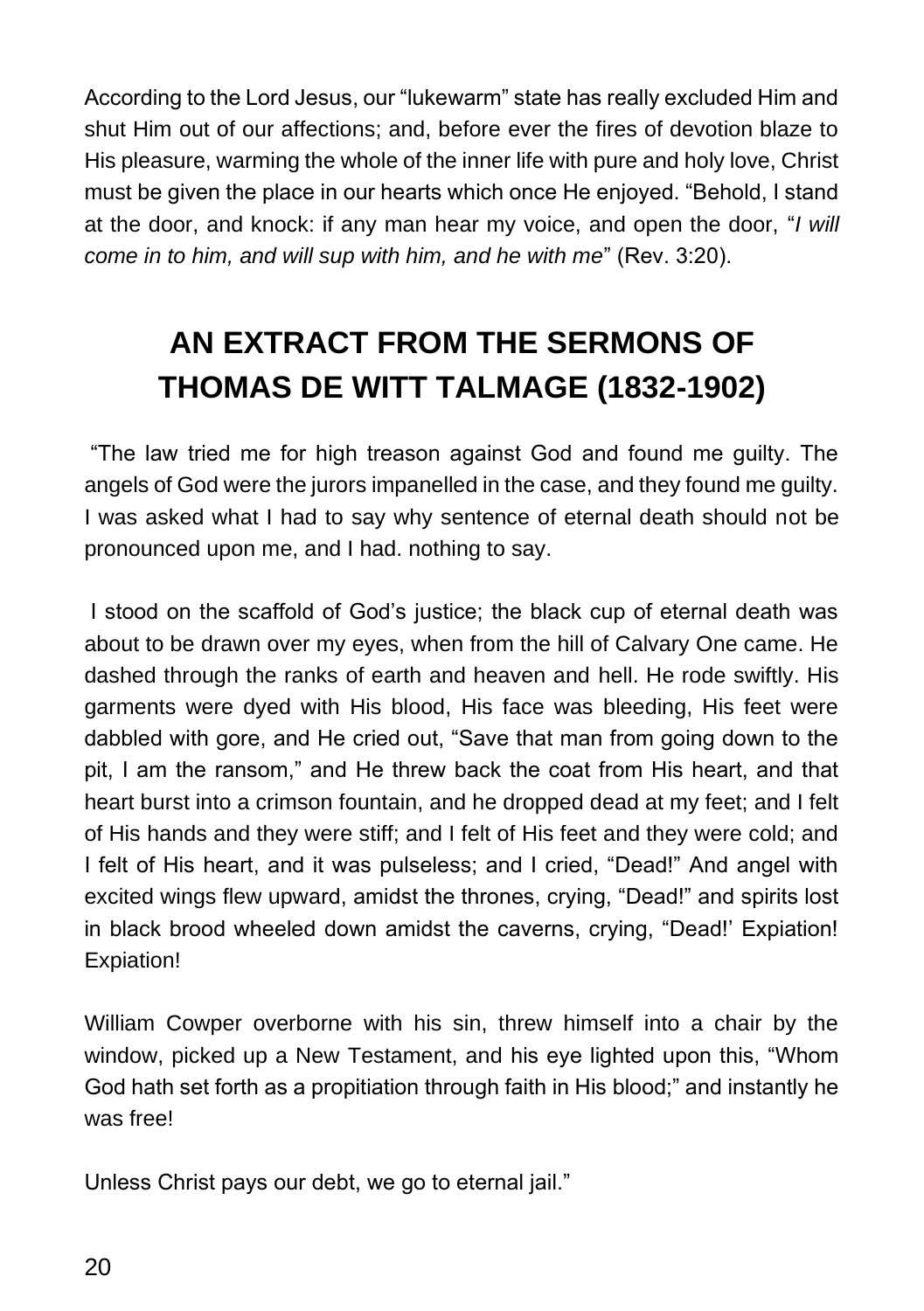# **ROWLAND HILL AND LADY ERSKINE**

#### **C. H. Spurgeon**

Once when Rowland Hill was preaching, Lady Ann Erskine happened to be driving by: she was in the outer ring of the circle, and she asked the coachman what all the people were there for. He replied, ,'They are going to hear Rowland Hill.' Well, she had heard a great deal about this strange man, accounted to be the very wildest of preachers and so she drew near.

No sooner did Rowland Hill see her, than he said, 'Come, I am going to have an auction, I am going to sell Lady Ann Erskine.' She of course stopped, and she wondered how she was going to be disposed of. 'Who will buy her?' Up comes the world. 'What will you give for her?' 'I will give her all the pomps and vanities of the present life; she shall be a happy woman here, she shall be very rich, she shall have many admirers, she shall go through this world with many joys.'

'You shall not have her; her soul is an everlasting thing; it is a poor price you are offering; you are only giving a little; and what shall I profit her if she gain the whole world and lose her own soul?

Here comes another purchaser- here is the devil. 'What will you give for her?' 'Well,' says he, 'I will let her enjoy the pleasures of sin for a season; she shall indulge in everything her heart shall set itself unto; she shall have everything to delight the eye and the ear; she shall indulge in every sin and vice that can possibly give a transient pleasure.'

'Ah, Satan what will you do for her for ever? You shall not have her, for I know what you are; you would give a paltry price for her, and then destroy the soul to all eternity.'

But, here comes another. I know Him - it is the Lord Jesus. 'What will you give for her?' Says He, 'It is not what I will give, it is what I have given; I have given My life, my blood for her; I have bought her with a price, and I will give her heaven for ever and ever; I will give her grace in her heart now and glory throughout eternity.'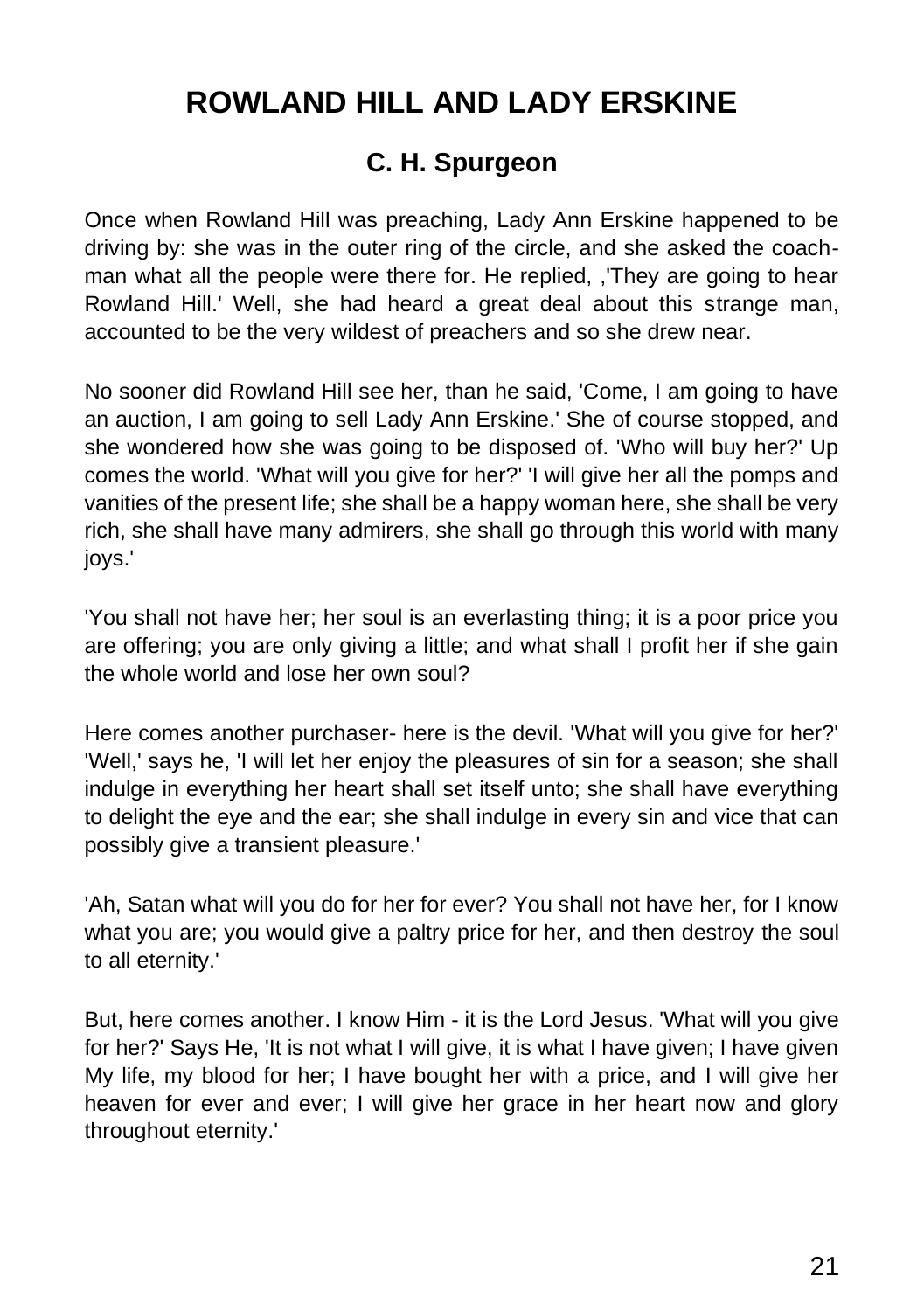'O Lord Jesus Christ,' said Rowland Hill, 'thou shalt have her. Lady Ann Erskine, do you demur to the bargain?' She was fairly caught; there was no answer that could be given.

'It is done,' he said, 'it is done; you are the Saviour's; I have betrothed you unto Him; never break that contract.'

And she never did. From that time forth, from being a gay and volatile woman she became one of the most serious persons, one of the greatest supporters of the truth of the gospel in those times, and died in a glorious and certain hope of entering the kingdom of heaven.

Whosoever is willing to have Christ, Christ is willing to have him.

### **LAW AND GRACE**

*"Ye are not under the LAW, but under GRACE." (Romans 6:14)*

*"To be 'under the law' is to be under its claim to entire obedience on pain of death…To be 'under grace' is to be under the glorious canopy and saving effects of that 'grace which bringeth salvation.'" (Dr. David Brown)*

LAW gives the knowledge of sin; GRACE gives the knowledge of salvation.

LAW says, "Thou shalt love the Lord thy God"; GRACE says, "Herein is love: not that we loved God, but that He loved us, and sent His Son".

LAW is summed up in the word "Do"; GRACE in the word "Done".

LAW pronounces condemnation; GRACE proclaims justification.

LAW says, "Pay me what thou owest"; GRACE says, "I freely forgive thee all".

LAW addresses the sinner with "This do, and. thou shalt live"; GRACE addresses him with "Live, and then thou shalt do."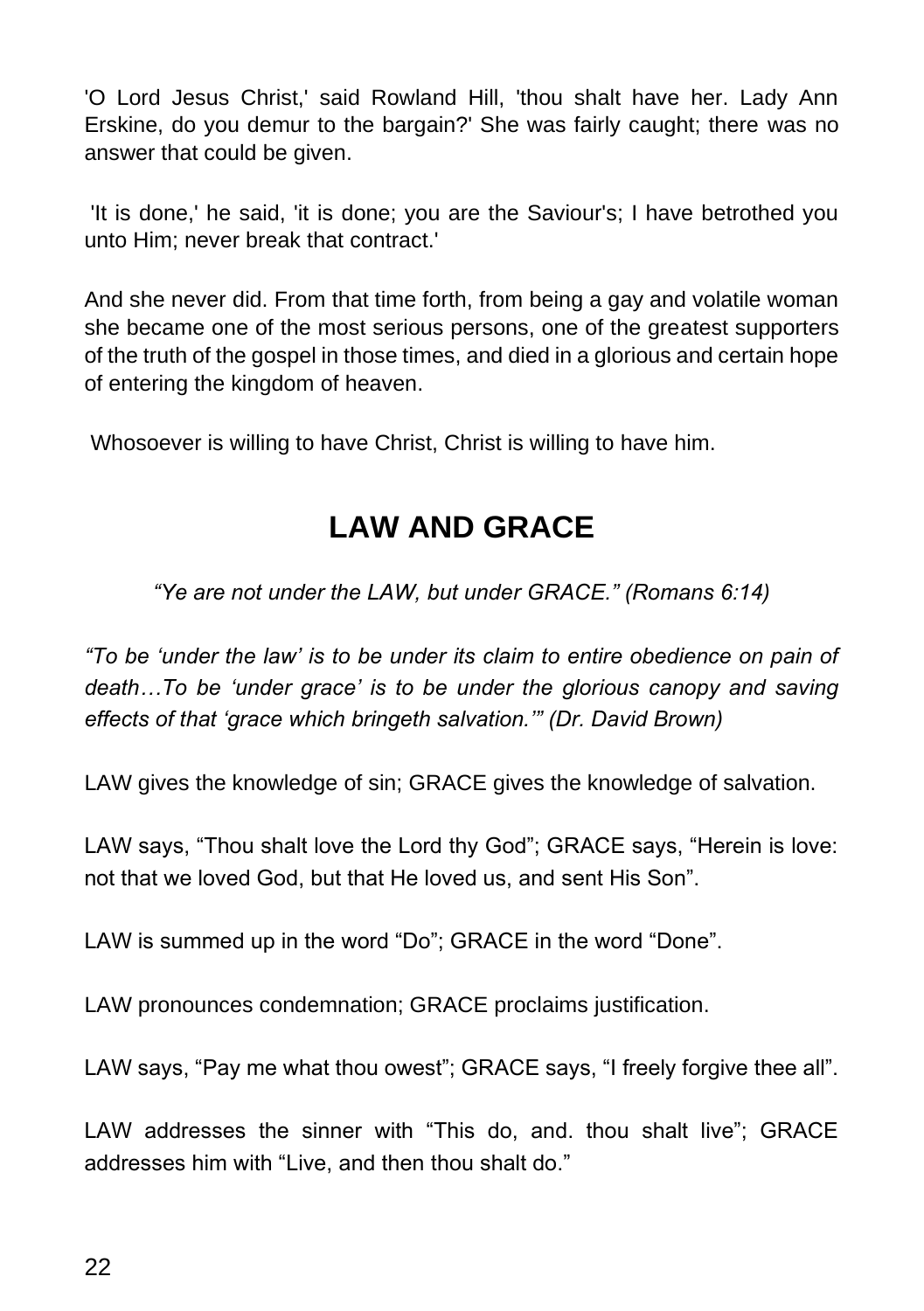LAW regulates the outer conduct; GRACE the inner.

LAW says, "Cursed is every one that continueth not in all things which are written in the book of the law, to do them"; GRACE says, "Blessed is the man whose iniquities are forgiven, whose sin is covered".

LAW demands by the terror of the Lord; GRACE by the love of Christ.

LAW slew three thousand at Sinai; GRACE saved three thousand at **Pentecost** 

### **AMPLE PROVISION**

#### **Ernest J. Schwenke**

When God supplies or provides something, we can be sure it will be ample. Note the generosity of God's supply:

- of salvation, it is "so great" (Heb 2:3)
- of the Gospel, it is "glorious" (2 Cor 4:4; 1 Tim 1:11) and "everlasting" (Rev 14:6.)
- of riches, they are "unsearchable" (Eph 3:8)
- of the gift of Christ, it is "unspeakable" (2 Cor 9:15)
- of grace, it is "abundant" (2 Cor 4:15) and "exceeding" (2Cor 9:14)
- of hope, it is "blessed" (Tit 2:13)
- of the words of Christ, they are "gracious" (Lk 4:22)
- of liberty, it is "glorious" (Rom 8:21) and "perfect" (James 1:25)
- of the works of God, they are "marvellous" (Ps 139:14) and "wonderful" (Acts 2:11)
- of life, it is ''more abundant" (Jn 10:10) and "everlasting" (Jn 3:16)
- of redemption, it is "eternal" (Heb 9:12)
- of joy, it is "unspeakable" (1 Pet 1:8) and "exceeding" (1 Pet 4:13; Jude 24)
- of rewards, they are "exceeding great" (Gen 15:1)
- of the gifts and calling of God, they are "without repentance" (Rom 11:29)